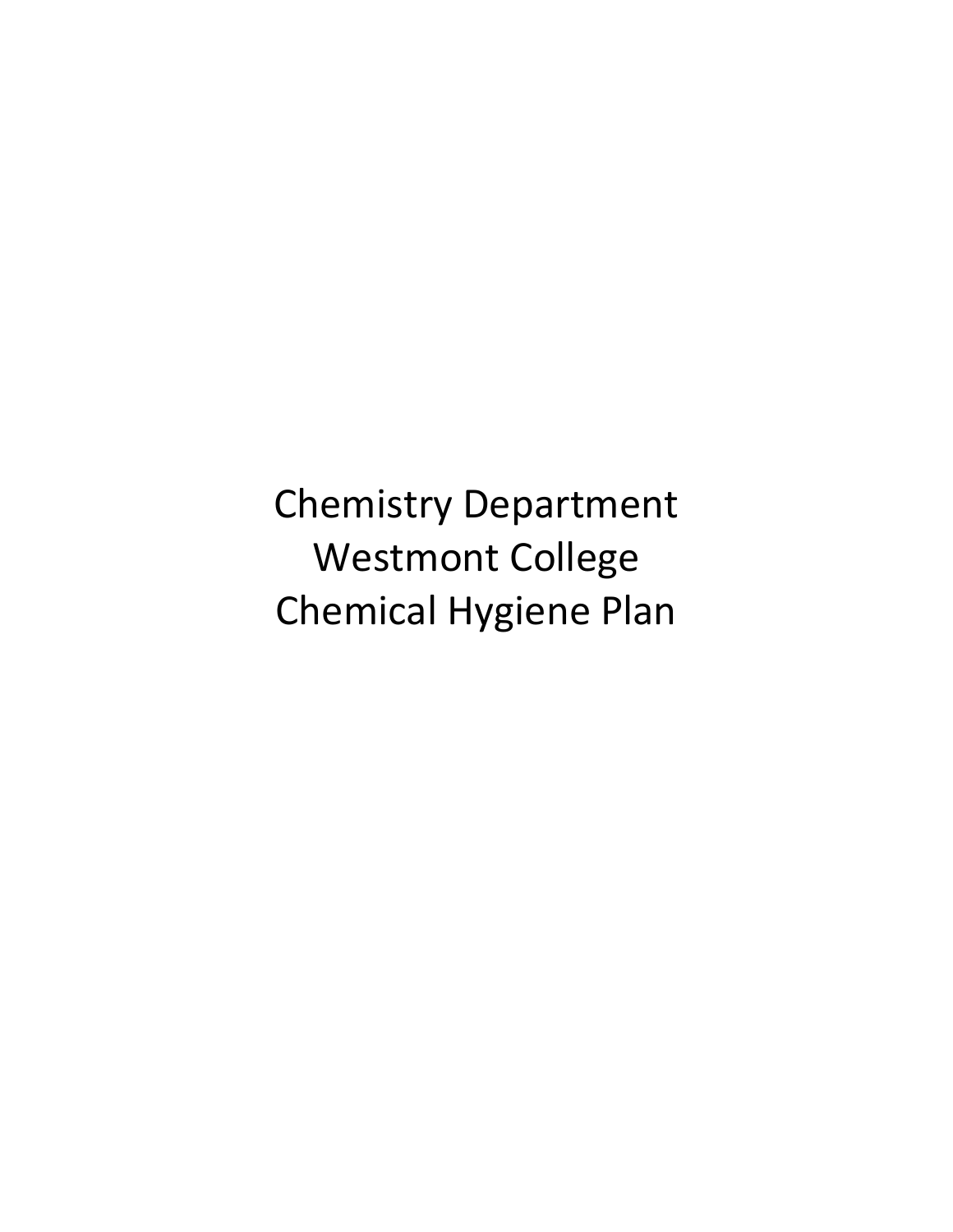# **TABLE OF CONTENTS**

| <b>TABLE OF CONTENTS</b> |                                             | $\overline{2}$ |
|--------------------------|---------------------------------------------|----------------|
|                          | <b>INTRODUCTION</b>                         |                |
|                          | Purpose                                     | 4              |
|                          | <b>General Principles</b>                   | 4              |
| Ι.                       | STANDARD OPERATING PROCEDURES               |                |
|                          | A. General                                  | 6              |
|                          | <b>B.</b> Laboratory Procedures             | 6              |
|                          | C. Housekeeping Practices                   | 8              |
|                          | D. Chemical Procurement                     | 9              |
|                          | E. Storage and Distribution                 | 9              |
|                          | F. Waste Disposal                           | 11             |
|                          | G. Spills                                   | 12             |
| II.                      | <b>CONTROL MEASURES</b>                     |                |
|                          | A. Personal Protective Equipment            | 13             |
|                          | B. Administrative controls                  | 14             |
|                          | 1. Inventory Control                        | 14             |
|                          | 2. Hazard and Identification Labels         | 14             |
|                          | 3. Signs and Posters                        | 15             |
|                          | 4. Safety Data Sheets                       | 15             |
|                          | 5. Records                                  | 16             |
| III.                     | SAFETY / EMERGENCY FACILITIES AND EQUIPMENT |                |
|                          | A. Equipment                                | 17             |
|                          | <b>B.</b> Facilities                        | 18             |
|                          | 1. Fume Hoods                               | 18             |
|                          | 2. Ventilation                              | 19             |
|                          | 3. Flammable Storage                        | 19             |
|                          | Electrical<br>4.                            | 20             |
| IV.                      | <b>TRAINING AND INFORMATION</b>             |                |
|                          | A. Training for Employees                   | 20             |
|                          | <b>Training for Students</b><br>В.          | 21             |
|                          | C. Information                              | 22             |
| V.                       | PRIOR APPROVAL                              | 22             |
| VI.                      | MEDICAL CONSULTATIONS AND EXAMINATIONS      | 24             |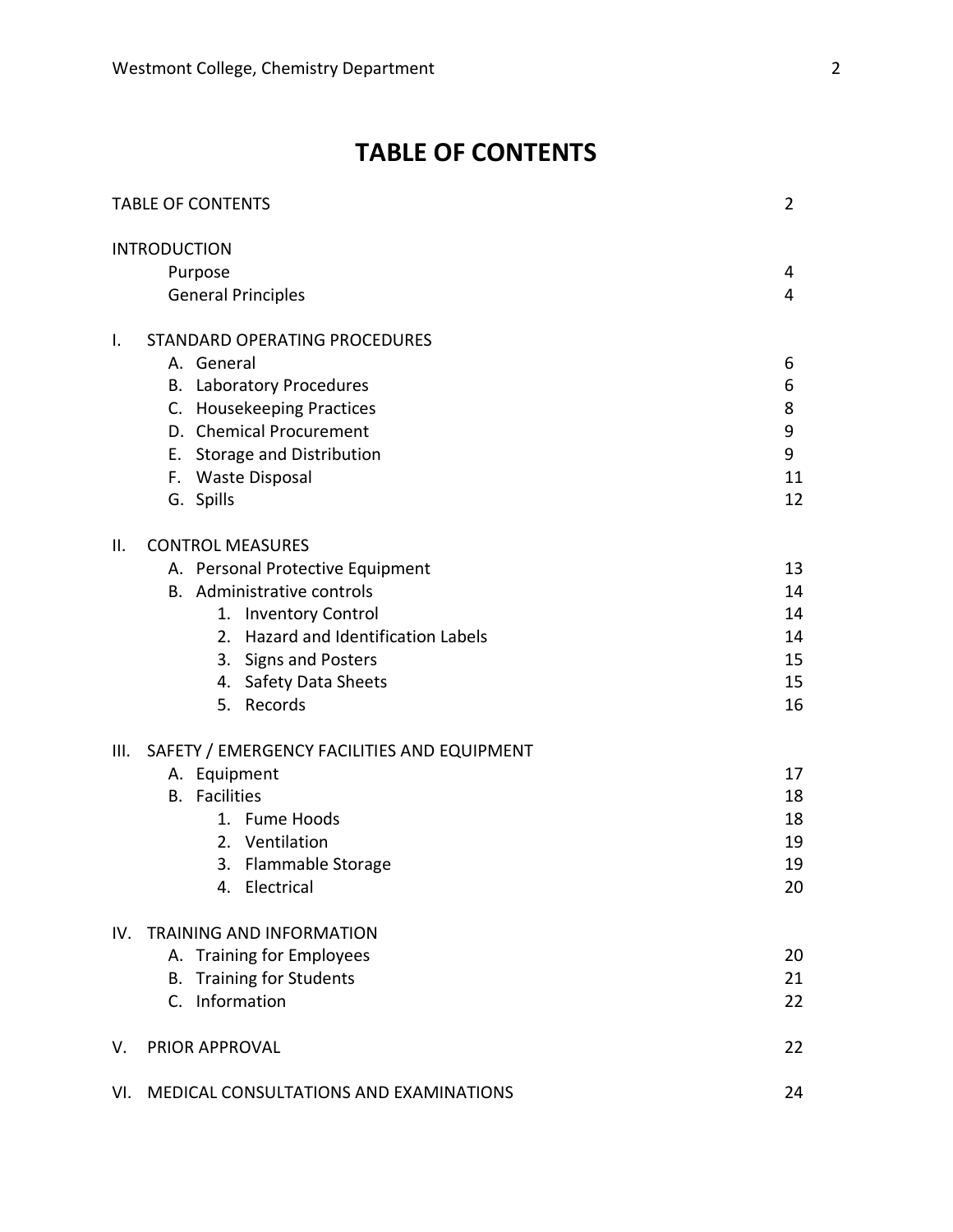### VII. RESPONSIBILITIES

| A. Department Chair                      | 25. |
|------------------------------------------|-----|
| B. Departmental Chemical Hygiene Officer | 25. |
| C. Institutional Employees               | 26  |
| D. Students                              |     |
|                                          |     |

## VIII. PARTICULARLY HAZARDOUS SUBSTANCES (PHS)

| A. General                                       | 27 |
|--------------------------------------------------|----|
| <b>B.</b> Highly Toxic Chemicals                 | 27 |
| C. Highly Flammable Chemicals                    | 28 |
| D. Highly Reactive Chemicals                     | 28 |
| E. Highly Corrosive and Contact Hazard Chemicals | 29 |
| F. Reproductive Toxins                           | 29 |
| G. Select Carcinogens                            | 30 |
|                                                  |    |

| References                | 31 |
|---------------------------|----|
| <b>Additional Sources</b> | 32 |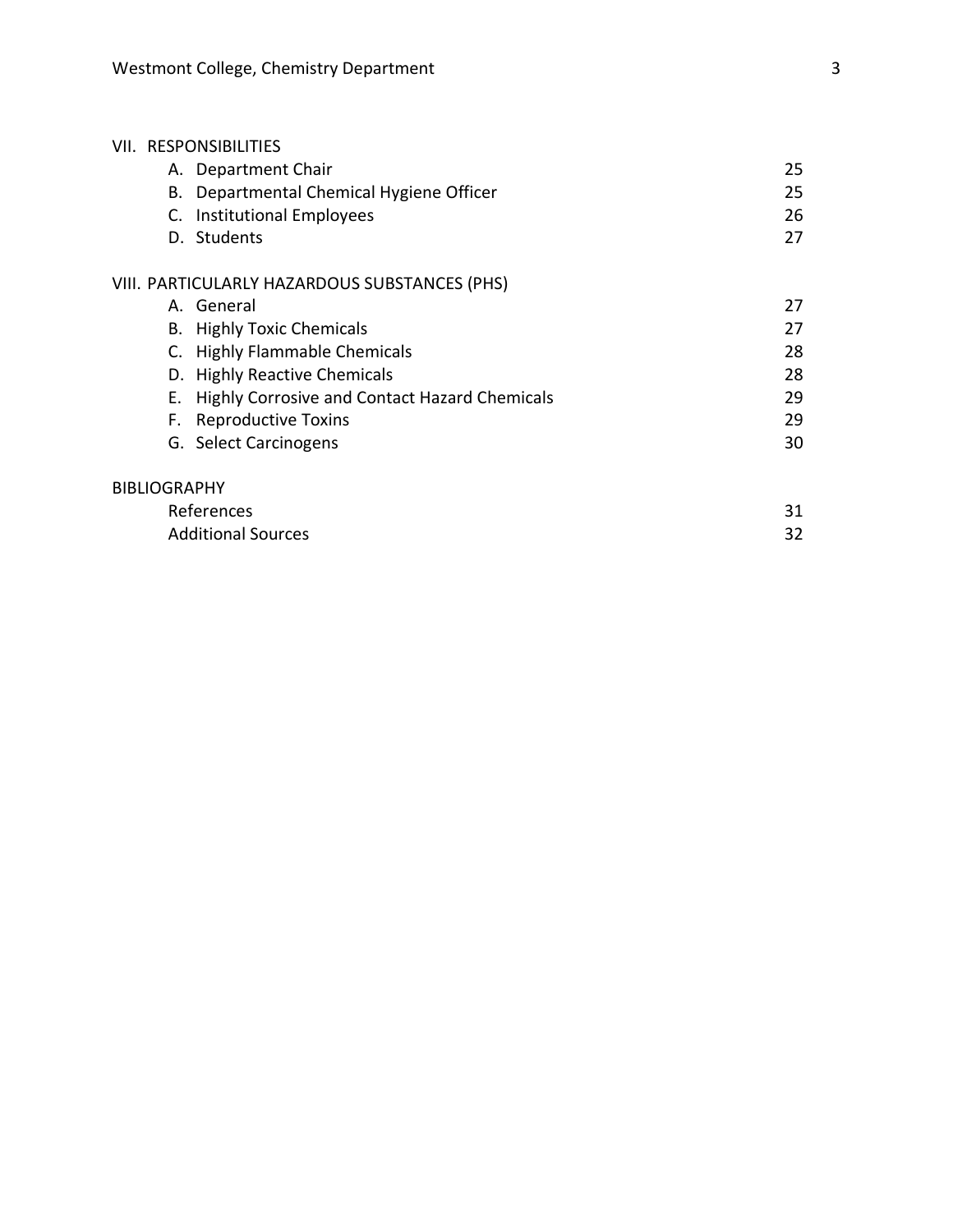# **INTRODUCTION**

#### **PURPOSE**

The chemistry department at Westmont College has developed a Chemical Hygiene Plan to explain the policies and procedures that will promote the safe operation of the school laboratory. In addition, the Chemical Hygiene Plan satisfies the requirements of the U.S. Department of Labor, Occupational Safety and Health Administration, 29 CFR Part 1910.1450 , *Occupational Exposures to Hazardous Chemicals in laboratories.* This regulation is known as the "Laboratory Standard"; the objective of the "Laboratory Standard" is to protect employees from health hazards associated with hazardous chemicals in the laboratory. Our state's Department of Labor recommends that public/private institutions follow the provisions of the "Laboratory Standard".

In California, the Occupational Safety and Health Act, 29CFR1910, applies to all public and private employers.

"The Laboratory Standard" is a regulation developed for the protection of employees. Since students are not employees, they are not officially covered by provisions of the "Laboratory Standard". However, the chemistry department extends the provisions of the Chemical Hygiene Plan to our students as informed consent.

#### **GENERAL PRINCIPLES**

- A. The Chemical Hygiene Plan provides specific laboratory practices designed to minimize the exposure of employees to hazardous substances. Employees should follow the practices specified in the Chemical Hygiene Plan to minimize their health and safety risks.
- B. It is prudent to minimize all chemical exposures because most laboratory chemicals present hazards of one type or another. Employees will follow general precautions for handling all laboratory chemicals.
- C. Employees are cautioned against the underestimation of risk; exposure to hazardous substances should be minimized. The decision to use a particular substance will be based on the best available knowledge of each chemical's particular hazard and the availability of proper handling facilities and equipment. Substitutions, either of chemicals, demonstrations, or experiments, will be made where appropriate to reduce hazards without sacrificing instructional objectives. When the risk outweighs the benefit and no substitute is available, then the experiment, demonstration, procedure, or chemical should be eliminated.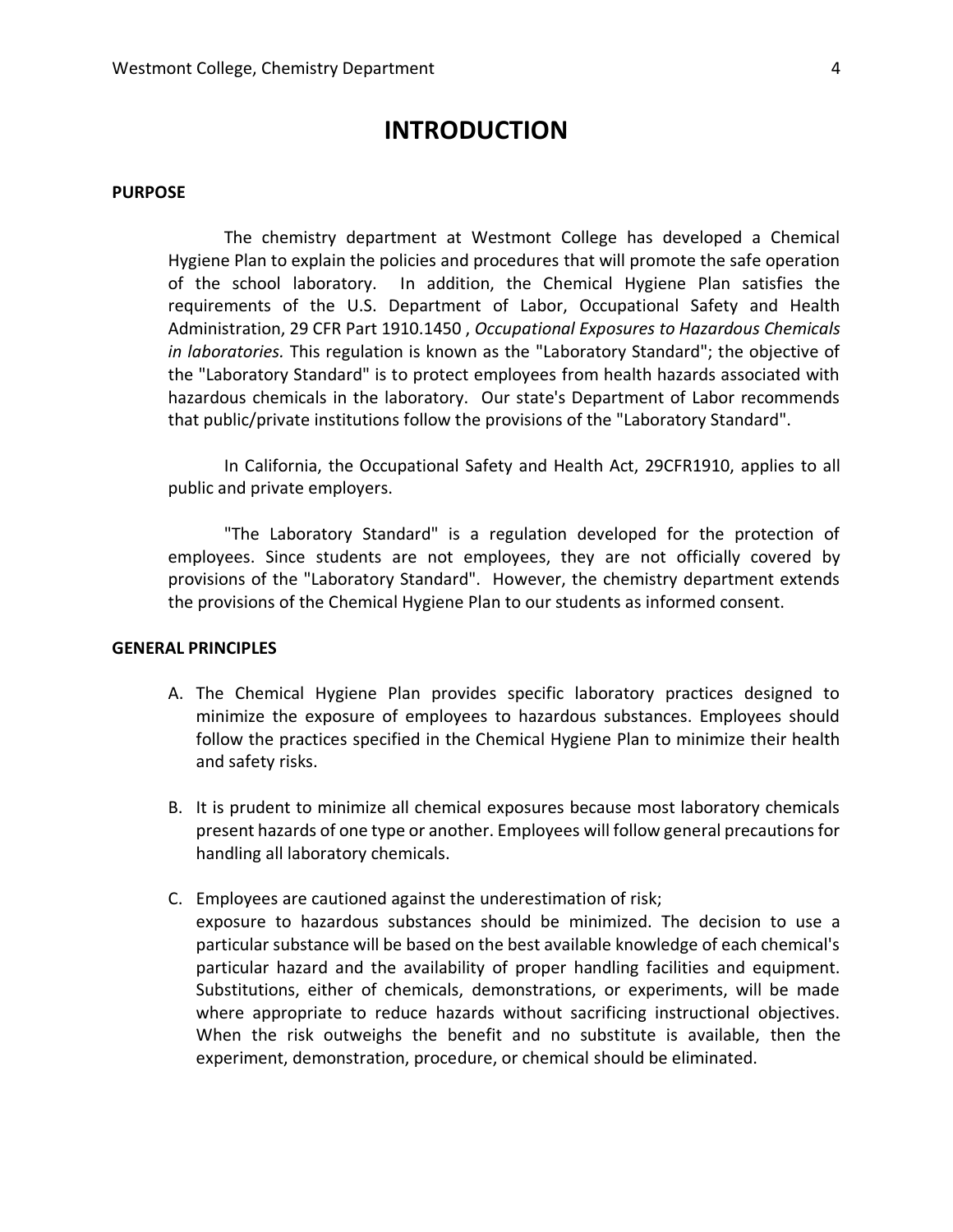- D. The permissible exposure limit (PEL) and threshold limit value (TLV) of a typical chemical used in the laboratory are available on the SDS for that chemical. Employee exposure to hazardous chemicals should not exceed these limits.
- E. The best way to prevent exposure to airborne substances is to prevent their escape into the laboratory by using hoods or other ventilation devices. These devices should be kept in good working order to provide employees with a safe working area.
- F. The chemistry department should not accept a chemical from a supplier unless it is accompanied by the corresponding SDS. All SDSs should be accessible to employees at all times, and employees should be trained to read and use the information provided on the SDSs.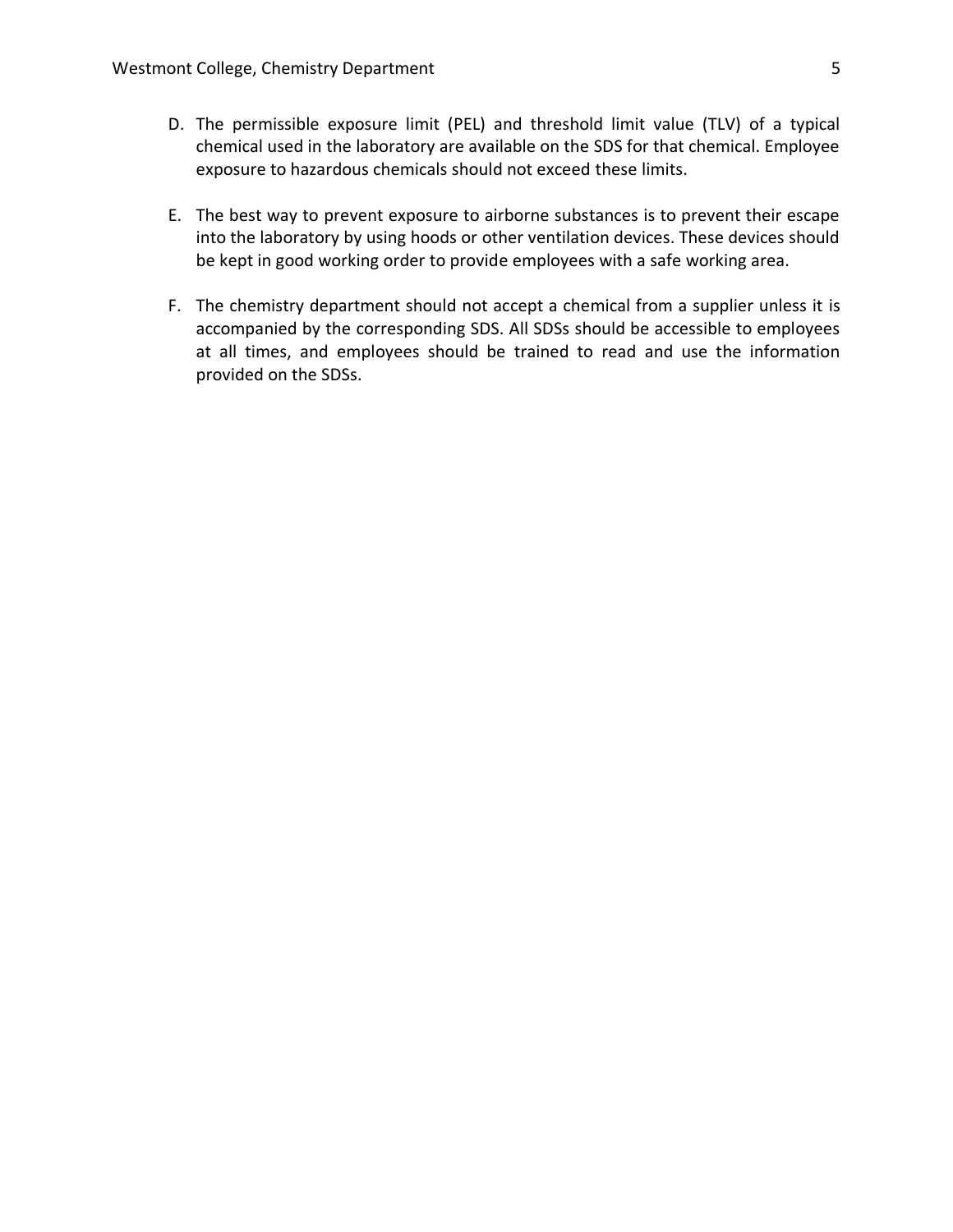# **CHEMICAL HYGIENE PLAN**

#### **I. Standard Operating Procedures**

#### A. General

- 1. Laboratory facilities will be used only by persons with proper qualifications and training. The number of students assigned to the laboratory shall not exceed the number of laboratory stations available. The maximum number of students shall not exceed 24.
- 2. In order to permit a quick, safe escape in an emergency, exit doors will be clearly marked and free of obstructions.
- 3. It is prudent to minimize all chemical exposures, because most laboratory chemicals present hazards of one type or another. Employees will follow general precautions for handling all laboratory chemicals. Specific guidelines for some chemicals, such as those found in the appropriate SDSs, will also be followed.
- 4. Chemicals should not be accepted from a supplier unless it is accompanied by the corresponding SDS, or an SDS from that supplier for that chemical is already on file. All SDSs should be accessible to employees at all times. Employees should be trained to read and use the information found on SDSs.
- B. Laboratory Procedures
	- 1. Individuals in Laboratories
		- a. Eating, drinking, gum chewing, application of cosmetics, manipulation of contact lenses, or other such activities are not to be done in the laboratory.
		- b. Conduct yourself in a responsible manner at all times in the laboratory. This means that horseplay, throwing items, and pranks are prohibited.
		- c. Employees should not work alone in the lab or chemical storage area unless other employees are in the vicinity and are aware that someone is in the laboratory.
		- d. "Wafting" to test chemical odors should only be done with extreme caution and when only specifically directed to do so in the written experimental procedure. Chemicals should never be tasted.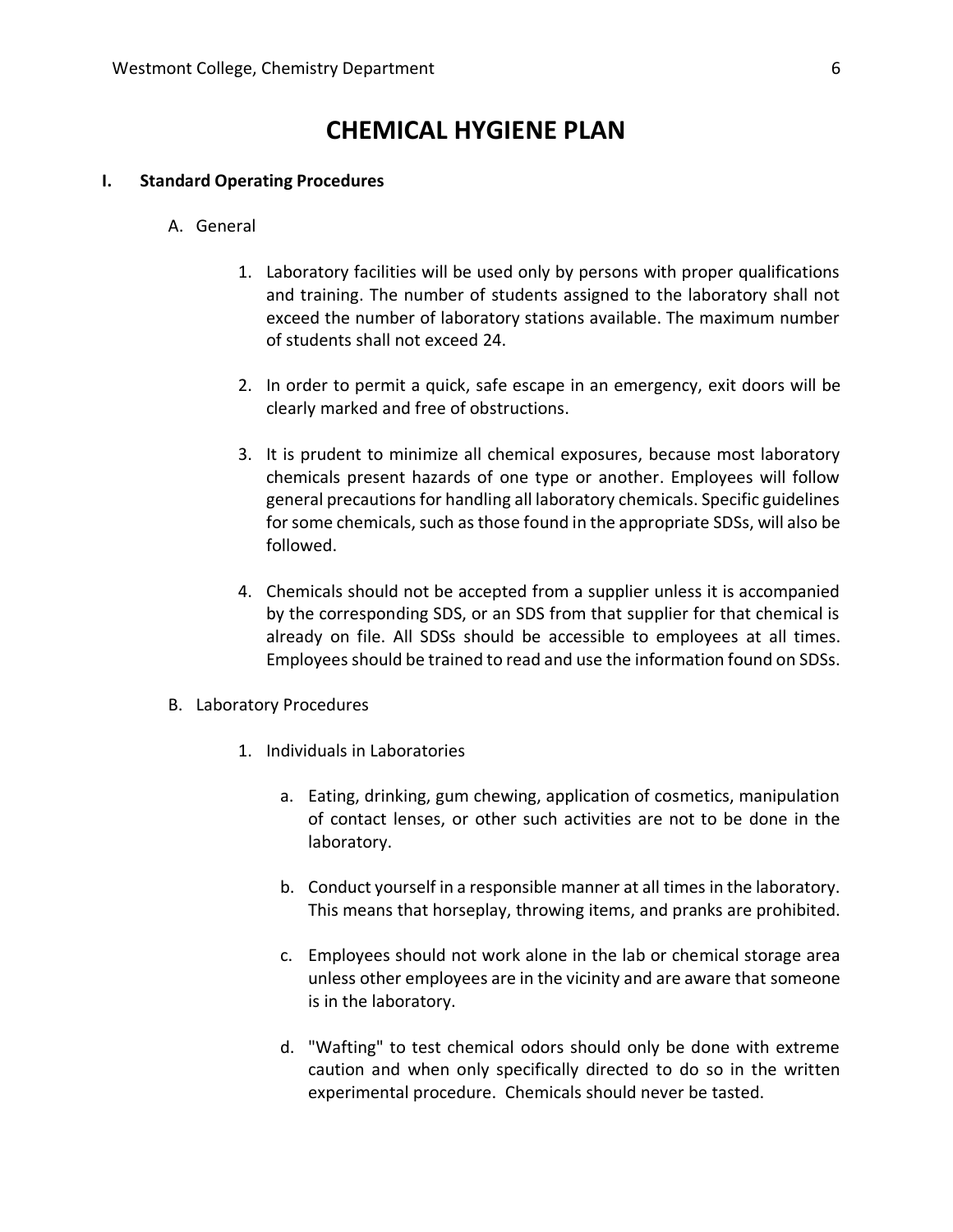- e. Never pipette by mouth. Always use a bulb or other device for suction.
- f. Do not force glass tubing into rubber stoppers. Lubricate the glass and hold the tubing with a cloth towel as the tubing is inserted into the stopper.
- g. Proper Bunsen burner procedures shall be followed. Never leave a flame unattended.
- h. Dress appropriately for laboratory work. Avoid loose or baggy clothing and dangling jewelry. Confine or tie back long hair. Sandals or any open toed shoes are not permitted in the laboratory.
- i. Should a fire drill or any other evacuation occur during a lab activity, turn off all Bunsen burners and electrical equipment. Leave the room as directed.
- j. Remember that hot glass looks like cold glass, and glass remains hot for a long time. Determine if an object is hot by bringing your hand close to the object but do not touch the object.
- k. Careful storage and handling procedures should be used to avoid glassware breakage. In the event of breakage, protection for the hands should be worn when picking up the broken pieces. Small pieces should be swept up with a brush and pan. Broken glass should be separated from other waste by placing it in a special container marked Broken Glass. Broken glass contaminated with chemicals must be treated as hazardous waste.
- l. The quantities of flammable liquids used in the laboratory shall not exceed the amount that can be consumed in one day.
- 2. Students in the Laboratory
	- a. Must read lab directions ahead of time and follow all verbal and written Instructions.
	- b. Shall perform only authorized experiments.
	- c. Shall report all accidents or injuries to the instructor at once, no matter how trivial it may seem. The student must go to the nurse at the health center for the treatment of cuts, burns, accidental ingestion of chemicals, or inhalation of fumes.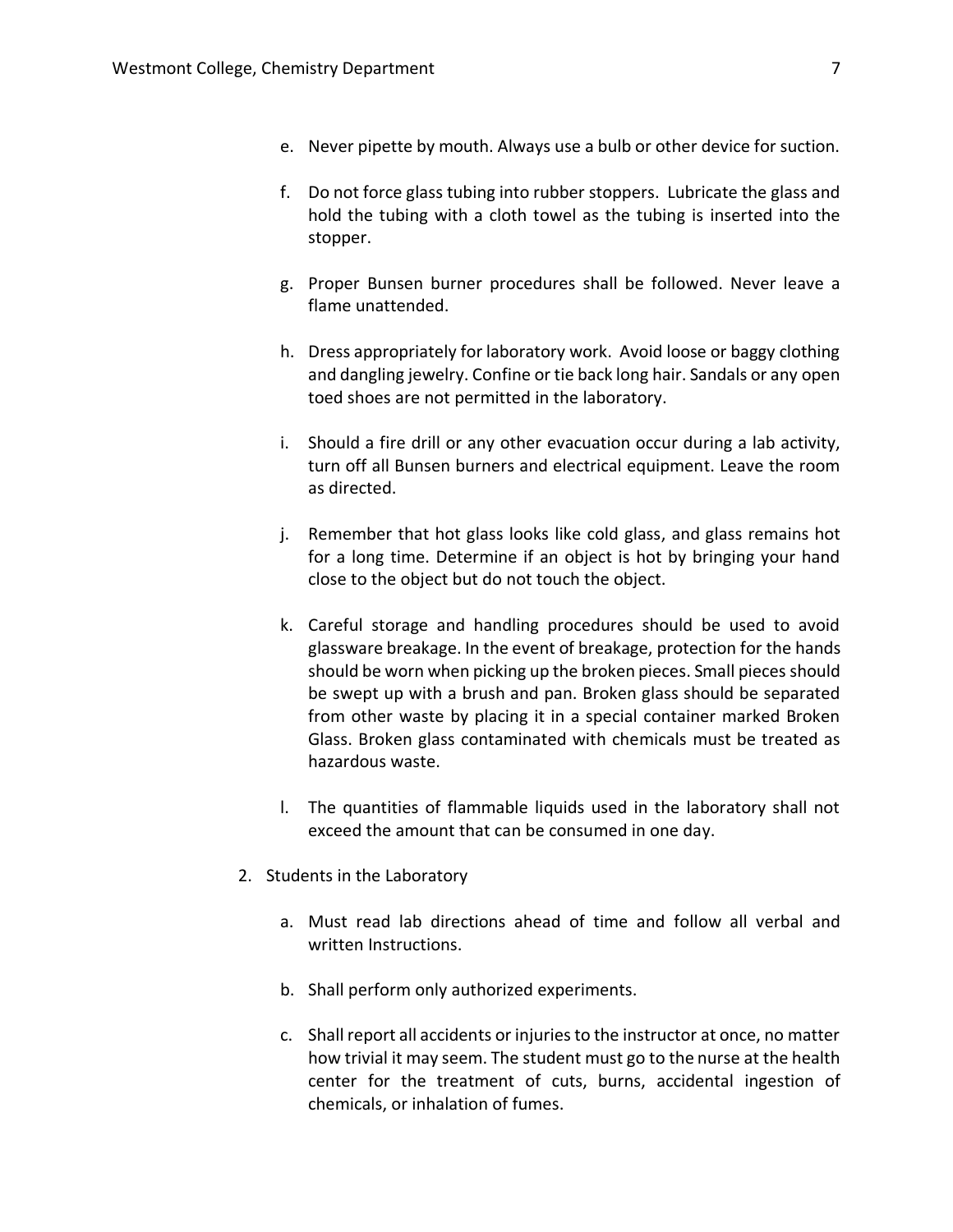- C. Housekeeping Practices
	- 1. Individuals in the Laboratory
		- a. All laboratory areas must be kept clean and contain only those items needed for the task at hand.
		- b. Place all waste in appropriate, segregated receptacles that are properly labeled.
		- c. Sinks are to be used only for disposal of water and solutions designated by the instructor. Other solutions must be placed in the appropriate labeled waste container.
		- d. Tabletops are to be swept clean and washed at the end of the lab activity.
		- e. Clean up all chemical spills as soon as they occur. Chemicals and cleanup materials should be disposed of correctly.
		- f. Never block access to emergency equipment, showers, eyewashes, or exits.
		- g. Store chemicals and equipment properly. Chemicals should not be stored in aisles, on the floor, in stairwells, on desks, or laboratory tables.
		- h. Before leaving the laboratory, turn off services (gas, electricity, water).
		- i. Keep all cabinets and drawers closed when not in use to avoid catching and bumping hazards.
	- 2. Students in the Laboratory
		- a. Bring only your safety goggles, lab instructions, calculators, and writing instruments to the laboratory area.
		- b. Leave backpacks and other books in a designated area in the lab.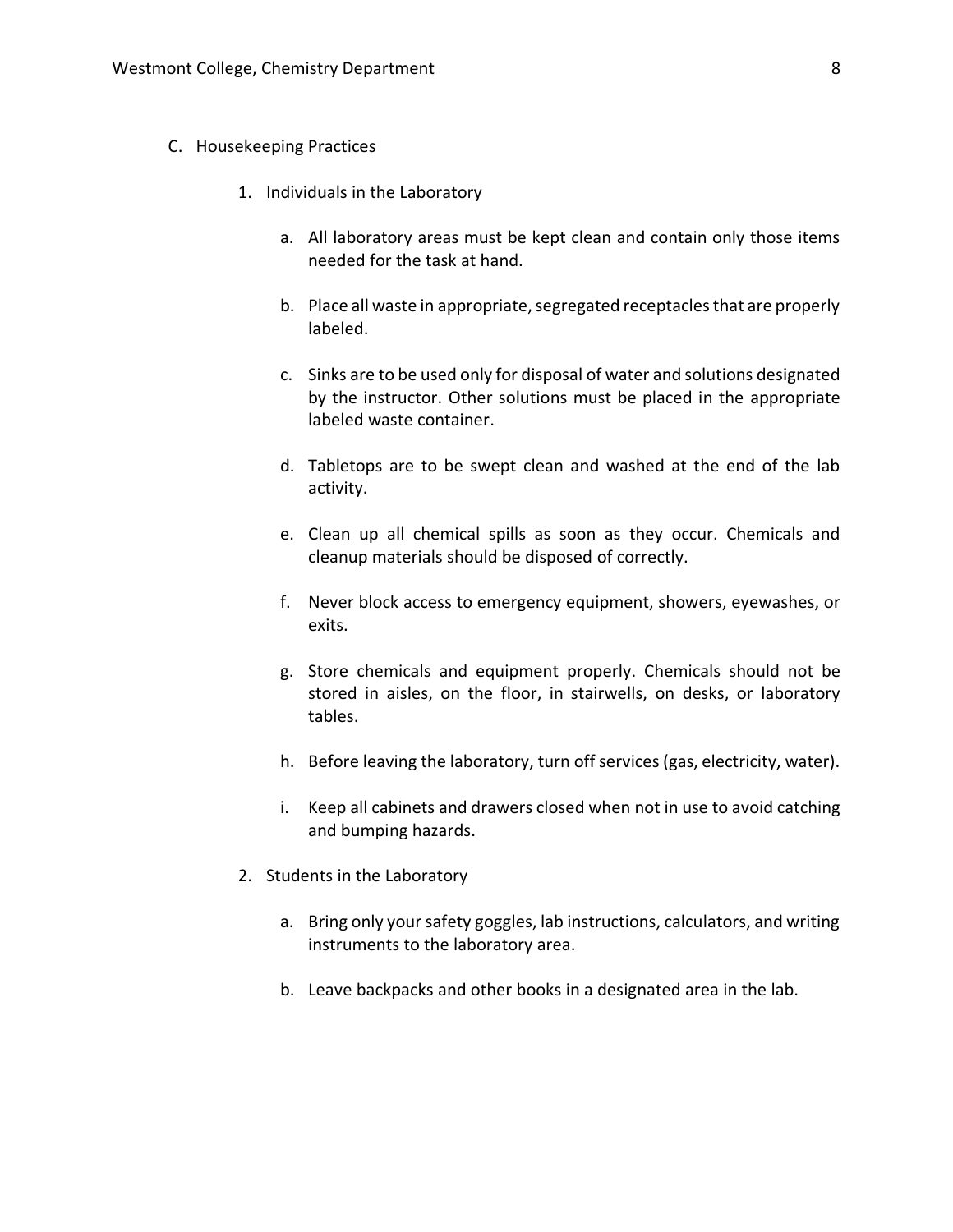- D. Chemical Procurement
	- 1. The purchasing of chemicals should be guided by the maxim that less is better. The lower the chemical inventory, the fewer the problems associated with storage, and the less likely that the department will face excessive costs to dispose of outdated or surplus chemicals.
	- 2. Chemicals should be ordered in quantities that are likely to be consumed in one year and should be purchased only in the quantity sufficient for the declared use.
	- 3. All chemicals should be in tightly closed, sturdy, and appropriate containers.
	- 4. A chemical should not be accepted without the safety data sheet and an adequate identifying label.
	- 5. When a chemical is received, proper handling, storage, and disposal should be known.
	- 6. The container should be marked with the full level and date(s) it is received and opened.
	- 7. The chemical inventory list should be updated each time a chemical is received.
	- 8. Donated chemicals will not be accepted.
- E. Storage and Distribution
	- 1. All chemicals should be in tightly closed, sturdy, and appropriate containers.
	- 2. If the chemical has been transferred to a secondary container, the new container should be appropriately labeled, including all hazard information.
	- 3. Chemicals should be stored based on the reactive nature and compatibility group of the chemical.
	- 4. Large containers and containers with reactive chemicals, such as acids and bases, should be on low shelves.
	- 5. The classification system used for the storage of chemicals should be displayed in the principal storage area.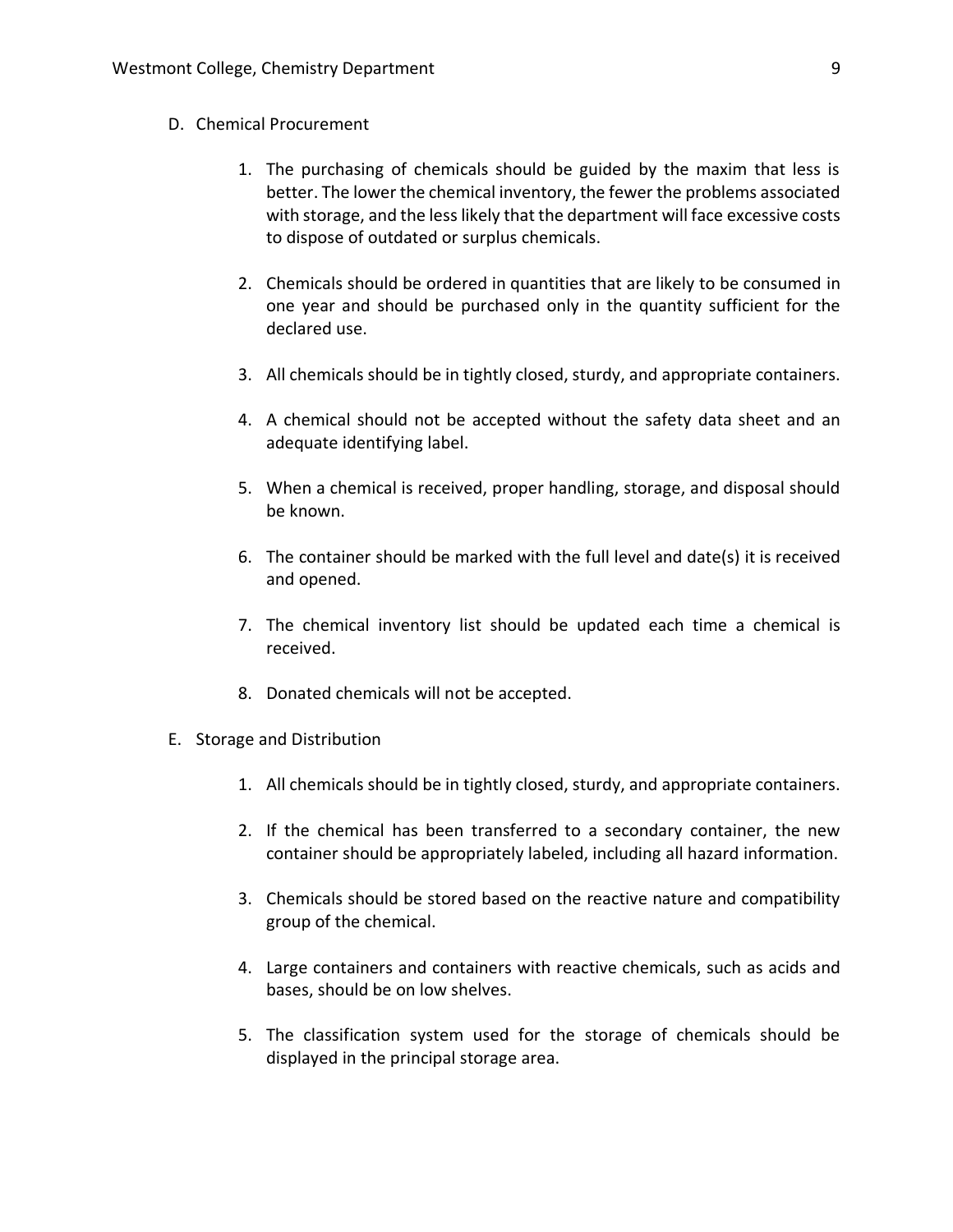- 6. Flammable chemicals shall be stored in approved storage containers and in approved flammable chemical storage cabinets.
- 7. Combustible packaging material should not be stored near flammable chemical storage cabinets.
- 8. All storage areas should be securely locked when not in use. Storage and preparation areas should be accessible only to those persons authorized to use the chemicals.
- 9. Glass bottles containing highly flammable liquids (Class 1A) shall not exceed 500 ml. For larger volumes, metal or approved plastic may not exceed 1 gallon, and safety cans shall not exceed 2 gallons. (NFPA 45)
- 10. Household refrigerators are not to be used to store flammable chemicals.
- 11. Refrigerators used to store flammable chemicals shall be labeled and shall be of explosion proof or of lab safe design. (NFPA 45)
- 12. Compressed Gases
	- a. A compressed gas is defined as any material or mixture having in the container either an absolute pressure greater than 276 kPa (40 lb/in 2) at 21 °C, or an absolute pressure greater than 717 kPa (104 l b/in 2) at 54 °C or both, or any liquid flammable material having a Reid vapor pressure greater than 276 kPa (40 lb/ in 2) at 38 °C.
	- b. Gas cylinders should only be moved from one location to another with the protective cap securely in place.
	- c. Both full and empty cylinders should only be stored where they may be securely restrained by straps, chains, or a suitable stand.
	- d. A cylinder should be considered empty when there is still a slight positive pressure.
	- e. An empty cylinder should be returned to the supplier as soon as possible after having been emptied or when it is no longer needed.
	- f. Cylinders should not be exposed to temperatures above 50 °C.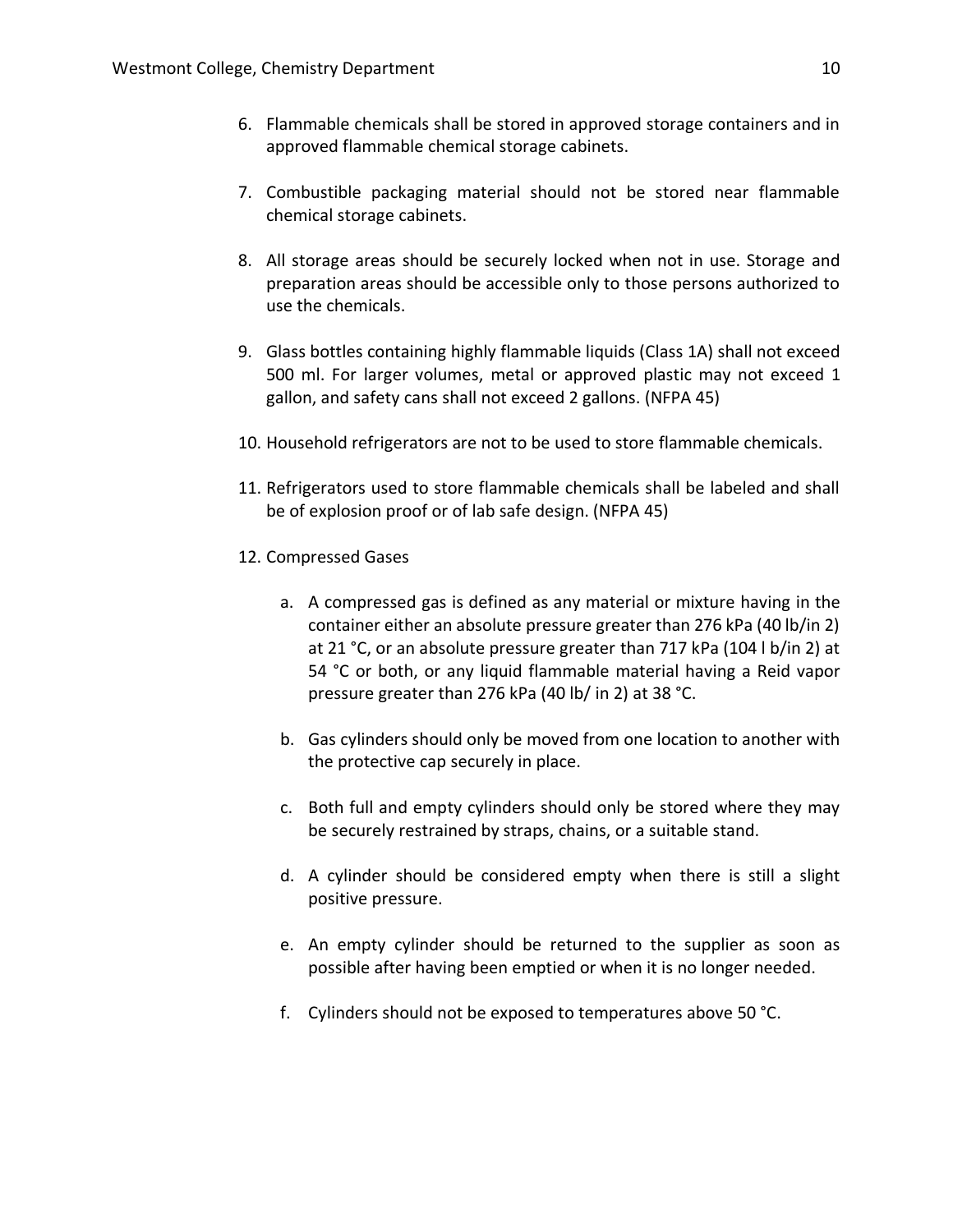- F. Waste Disposal
	- 1. The Departmental Chemical Hygiene Officer shall ensure that the disposal of laboratory chemicals is in compliance.
	- 2. Guidelines for waste minimization:
		- a. Employees shall minimize generation of hazardous wastes (microscale labs, selecting less hazardous materials, etc.).
		- b. Chemicals should be ordered in quantities that are likely to be consumed in one year or less.
		- c. Avoid the inadvertent accumulation of hazardous waste. Potential waste materials are surplus, old, and/or unnecessary chemicals. Every attempt must be made to avoid accumulating such chemicals.
		- d. Prior to ordering new chemicals, using existing chemicals, or creating products from reactions, employees shall determine if the material will need to be treated as hazardous waste.
	- 3. Guidelines for hazardous waste disposal:
		- a. Flammable, combustible, water-immiscible materials, or water-soluble solutions of toxic substances shall not be poured down the drain.
		- b. Separate waste containers should be provided for heavy metal compounds, aqueous chlorinated and non-chlorinated hydrocarbons.
		- c. Waste chemicals should be stored in appropriately labeled containers, inside secondary containment.
		- d. Hazardous wastes should never be placed in the common solid trash container.
		- e. All waste containers should have an up-to-date log of the material that is in the container. When any material is added to the container, the chemical name, the amount of the chemical, the date, and the initials of the individual adding the hazardous chemical, shall be recorded in the log for that container.
		- f. Upon completion of the laboratory activity, the waste containers shall be returned to the preparation room. Waste materials should not be stored in the laboratory.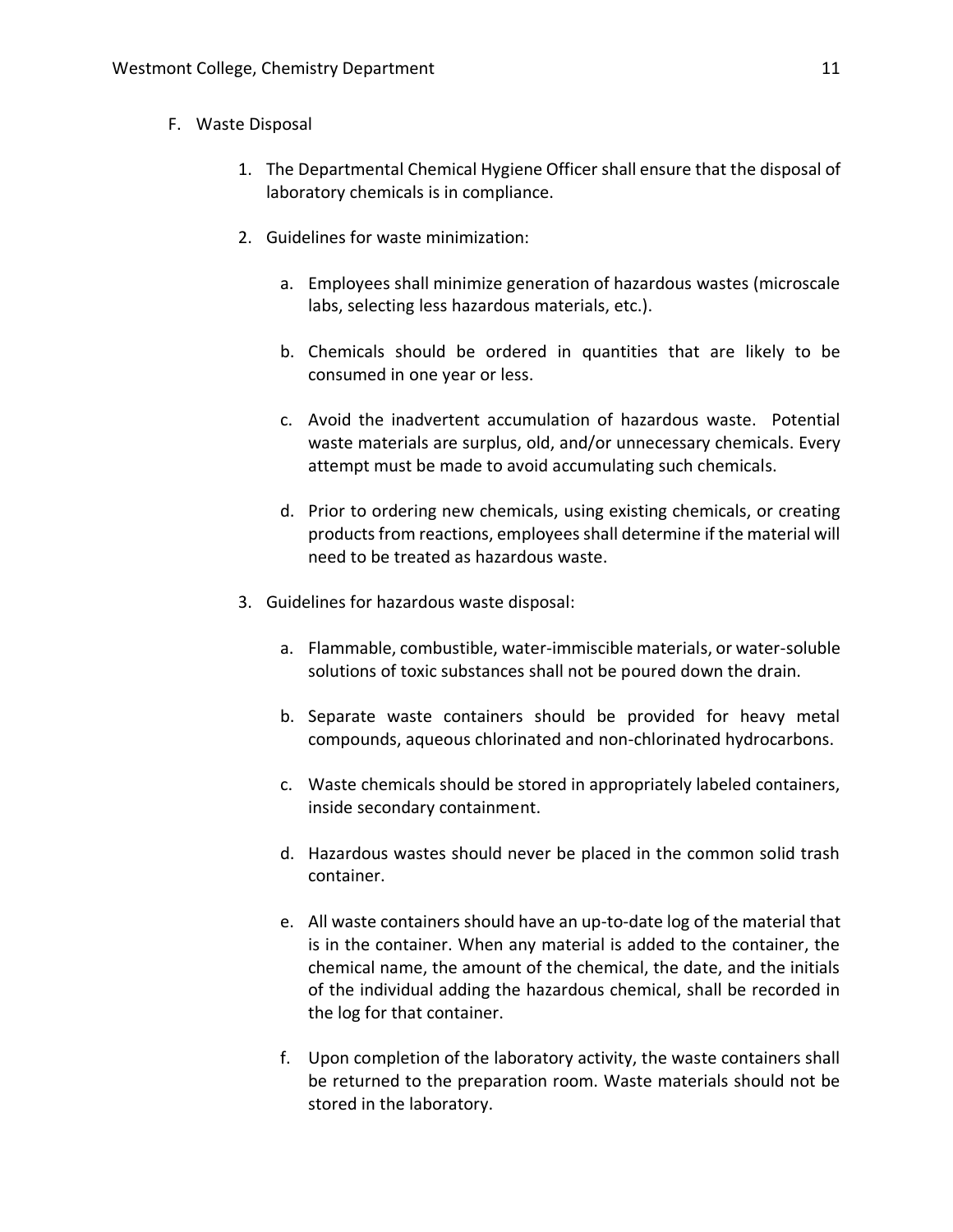- g. When the waste containers become full, the containers shall be transferred to a designated waste storage area within three (3) days.
- G. Spills
	- 1. If the chemical involved in the spill is judged to present an immediate hazard, evacuation is to be absolute, and the area should be isolated.
	- 2. If hazardous vapors are present, the area should be isolated. Only persons trained in the use of respirators may enter the area.
	- 3. If a volatile, flammable material is spilled, immediately extinguish flames, turn off all electrical apparatus, and evacuate the area. Consult the SDS for appropriate cleanup procedures. If the quantity exceeds the employee's ability or training to handle the spill, seal the area until appropriately trained personnel arrive.
	- 4. If there is no immediate danger (flammability, toxicity, reactivity, corrosivity) to personnel, containment should be accomplished by use of spill pillows, towels, rolls, or other devices that will keep the spill from spreading.
	- 5. If there is no immediate danger, cleanup procedures listed on the SDS should be followed. Appropriate personal protective equipment shall be used.
	- 6. A spill kit should be accessible for each science laboratory. The kit might include:
		- a. Spill control pillows
		- b. Inert absorbents such as vermiculite, clay, sand, or kitty litter
		- c. Neutralizing agents for acid spills such as sodium carbonate and sodium hydrogen carbonate
		- d. Neutralizing agents for alkali spills such as sodium hydrogen sulfate and citric acid
		- e. Quantities of cleanup materials sufficient for the largest anticipated spill.
		- f. Large plastic scoops and other equipment such as brooms, pails, bags, and dust pans.
		- g. Appropriate personal protective equipment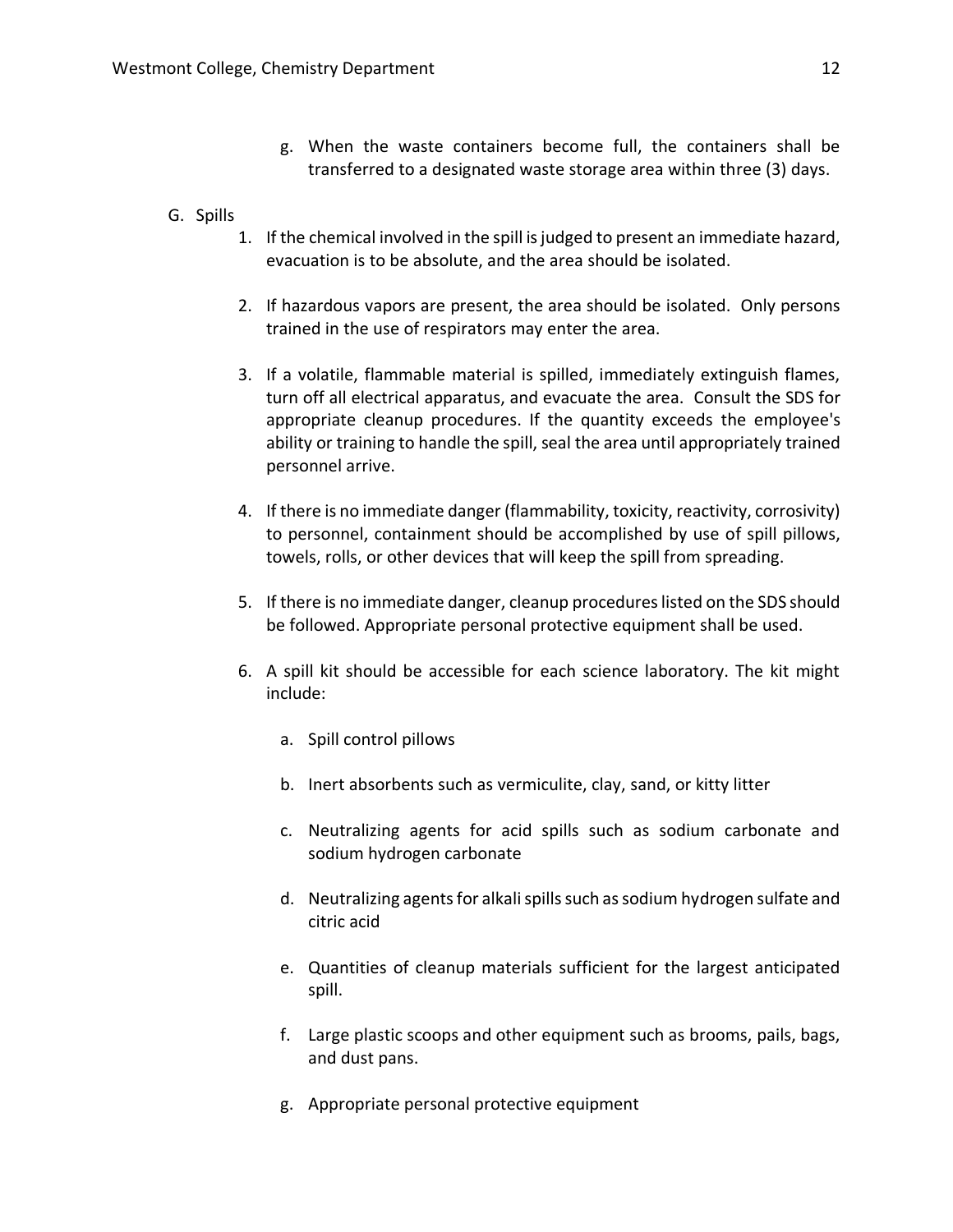- 7. If the spill material was a hazardous chemical, all of the materials involved in the cleanup will usually be considered to be hazardous waste and must be disposed of as such.
- 8. If a major spill occurs (cannot be cleaned-up safely by yourself), cleanup shall only be undertaken by individuals who are trained in such procedures.

#### **II. Control Measures**

- A. Personal Protective Equipment
	- 1. Protective apparel shall be compatible with the required degree of protection for the substances being handled.
	- 2. Laboratory aprons or coats, eye protection, and non-permeable gloves are considered standard equipment for school laboratory programs and should be readily available to employees and students.
	- 3. All eye protection devices should conform to ANSI Standard Z87.1-1989. Eyeglasses, even with side shields, are not acceptable protection against chemical splashes.
	- 4. Chemical splash safety goggles should be used as the standard protective eyewear. Such goggles should fit the face surrounding the eyes snugly to protect the eyes from a variety of hazards.
	- 5. Any experiment that involves heating or the use of chemicals, or glassware shall require the use of chemical safety goggles. The goggles also serve to reduce dust and fumes from reaching the eye.
	- 6. Contact lenses are not necessarily prohibited in the laboratory. If contact lenses are permitted, chemical splash goggles must be worn at all times.
	- 7. Full face shields protect the face and throat. They must be worn for protection when there is a greater risk of injury from flying particles and harmful chemical splashes. A full-face shield should also be worn when an operation involves a pressurized system that may explode or an evacuated system that may implode. For full protection, safety goggles must be worn with the face shield.
	- 8. Standing shields should be used when there is a potential for explosions, implosions, or splashes, or when corrosive liquids are used. Goggles should be worn whenever using a standing shield.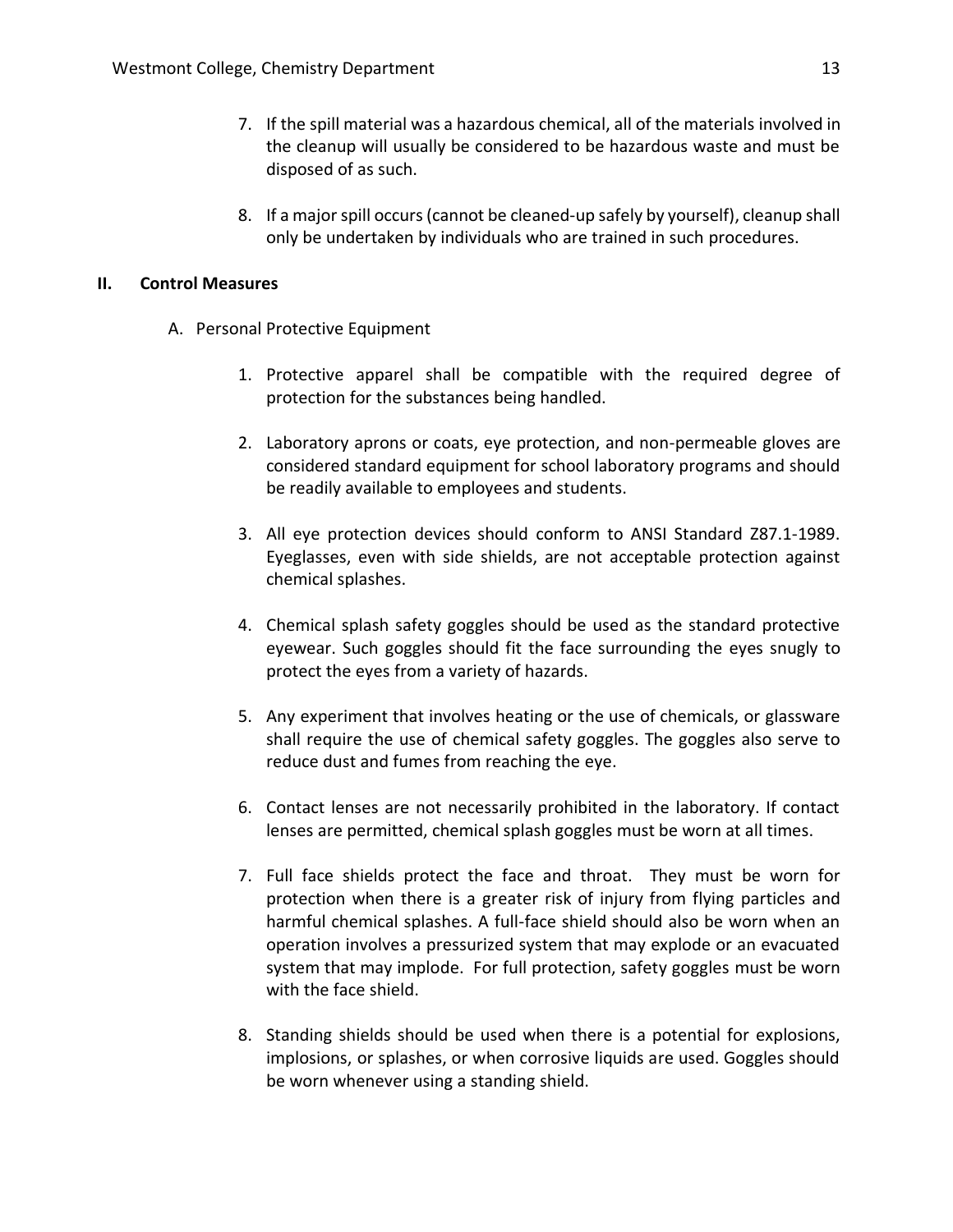- 9. A standing shield should be used for group protection from chemical splash and impact. The standing safety shield should be used with safety goggles and, if appropriate, with a face shield.
- 10. Lab coats or aprons worn in the laboratory should offer protection from splashes and spills and should be easy to remove in case of an accident and should be fire resistant.
- 11. When gloves are required, it should be remembered that no one kind of glove is suitable for all situations. The SDS should be consulted for information regarding the proper type of gloves to be used.
- B. Administrative Controls
	- 1. Inventory Control
		- a. A chemical inventory should be updated each time a chemical is received or consumed. The list should be audited for accuracy on at least an annual basis.
		- b. The chemical inventory list should contain the following information about each chemical found in storage: the chemical name, location, the date purchased, the amount present, the CAS number, and the examination date for possible disposal.
		- c. The most recent chemical inventory shall be maintained by the stockroom manger.
	- 2. Hazard Identification and Labels
		- a. Labels on incoming containers of hazardous chemicals are not to be removed or defaced.
		- b. Laboratory chemicals should be properly labeled to identify any hazards associated with them for the employee's information and protection.
		- c. If a chemical is stored in its original bottle, it should have the manufacturer's original label identifying potential hazards, and the date of purchase, the date opened, and the initials of the person who opened the container.
		- d. If a chemical has been transferred to a secondary container, the new container should be appropriately labeled with the chemical name,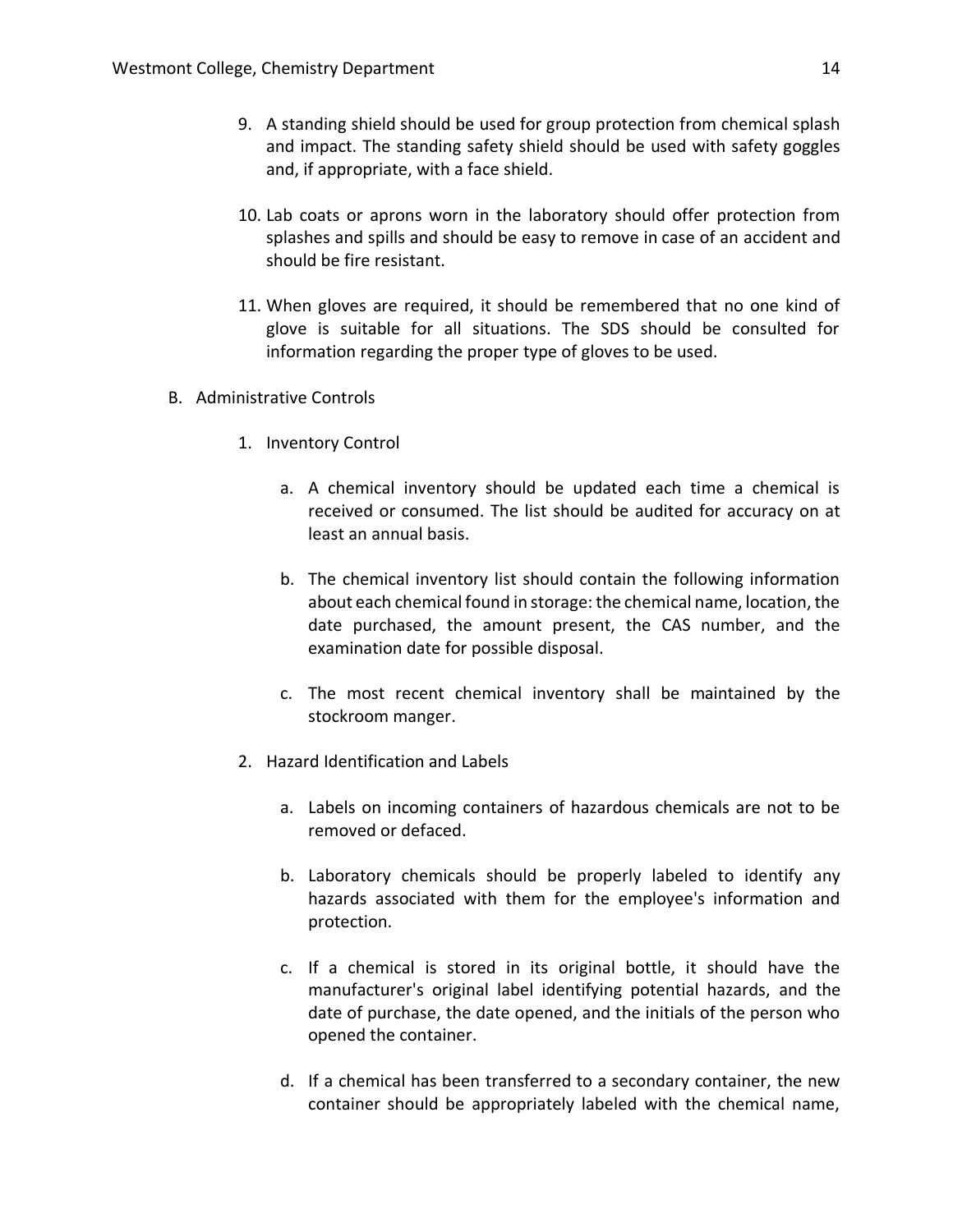formula, concentration (if in solution), solvent (if in solution), hazard warnings, and name or initials of the person responsible for the transfer.

- e. Unlabeled bottles should not be opened and such materials should be disposed of promptly, as outlined in the disposal procedures.
- 3. Signs and Posters
	- a. Emergency telephone numbers shall be posted in all laboratory areas.
	- b. Signs shall be used to indicate the location of exits, evacuation routes, safety showers, eyewash stations, fire extinguishers, fire blankets, first aid kits, fume hoods, and other safety equipment.
	- c. Warnings should be posted at areas or equipment where special or unusual hazards exist.
	- d. Posters to reinforce laboratory safety procedures should be displayed in the laboratory.
- 4. Safety Data Sheets
	- a. Each SDS received with incoming shipments of chemicals should be maintained and made readily available to laboratory employees and to students.
	- b. The safety data sheets for each chemical in the laboratory usually give recommended limits or OSHA - mandated limits, or both, as guidelines to exposure limits. Typical limits are expressed as threshold limit values (TLVs), permissible exposure limits (PELs), or action levels. When such limits are stated, that limit, along with any other information about the hazardous characteristics of the chemical, should be used to set laboratory guidelines. These laboratory guidelines may be used in determining the safety precautions, control measures, and personal protective equipment that apply when working with the toxic chemical.
	- c. A material safety data sheet for each compound on the chemical inventory should be available in the department, except for those chemicals that predate the laboratory standard. Material safety data sheets can often be obtained by requesting them from companies that currently sell the chemicals. Chemical manufacturers and suppliers are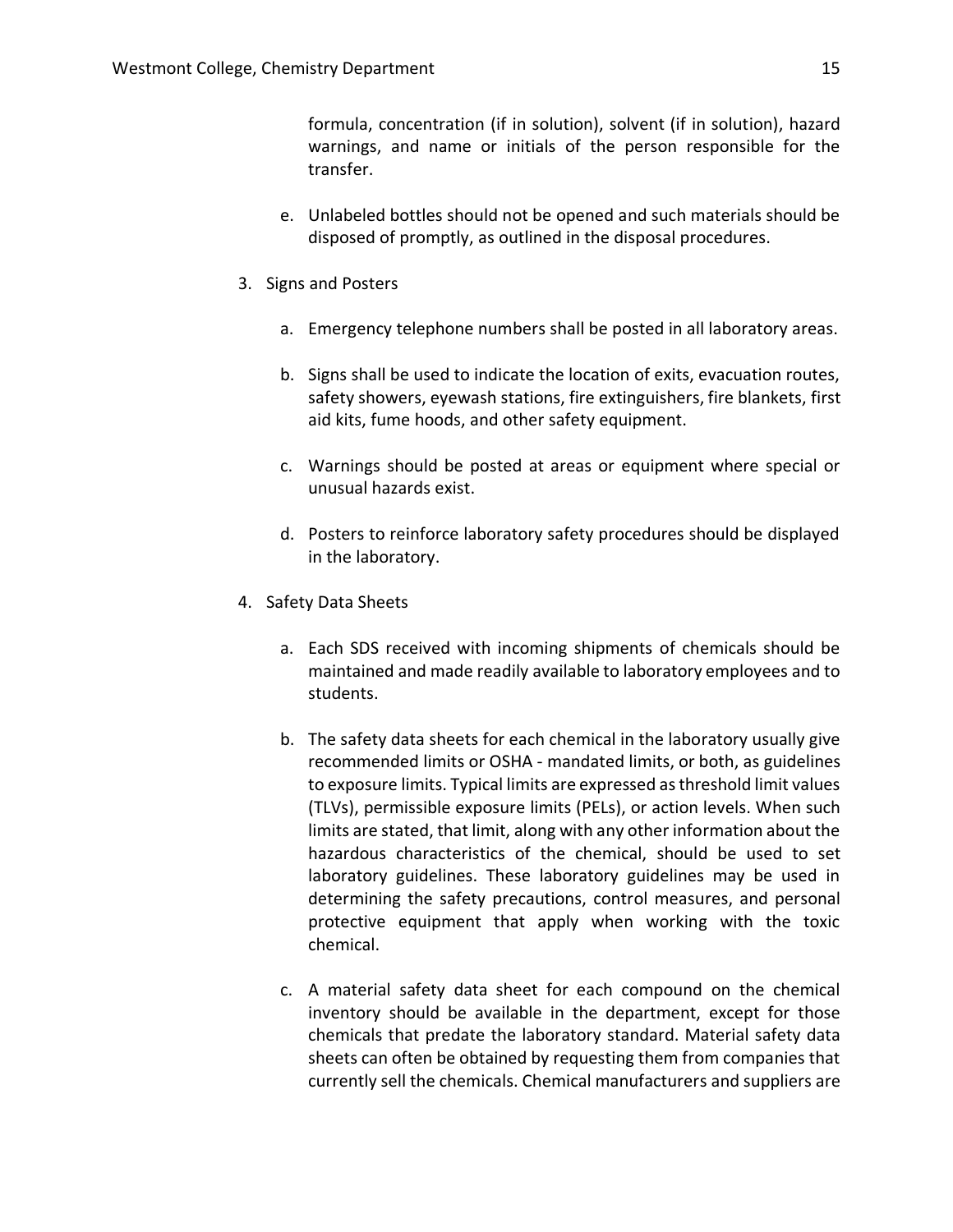required to supply one copy of a material safety data sheet the first time the chemical is purchased by the school or institution.

- 5. Records
	- a. Chemical Inventory Records
		- i. An inventory of all chemicals shall be conducted annually and chemical usage determined.
		- ii. The stockroom manager shall maintain a copy of the chemical inventory.
	- b. Inspection Records
		- i. Reports must be completed and retained by the departmental chemical hygiene officer.
		- ii. Safety equipment should be tagged to indicate the date and the results of the last inspection.
		- iii. Regular maintenance of safety equipment should be performed.
	- c. Training Records: Records of employee training should be maintained for at least 30 years, and they should be made available to employees.
	- d. Incident Report: Accident reports must be completed for any incident. Copies are to be retained by the departmental chemical hygiene officer.
	- e. Medical and Exposure Records: Records of air concentration monitoring, exposure assessments, medical consultations, and medical examinations must be kept for at least 30 years after the employee ceases employment.
	- f. Waste Disposal Records: The department shall retain records of disposal of hazardous waste.
	- g. SDSs: The department should maintain a file of MSDSs and should make them accessible to employees. If an SDS is not available when a new chemical is received, that chemical should not be used until a SDS is obtained.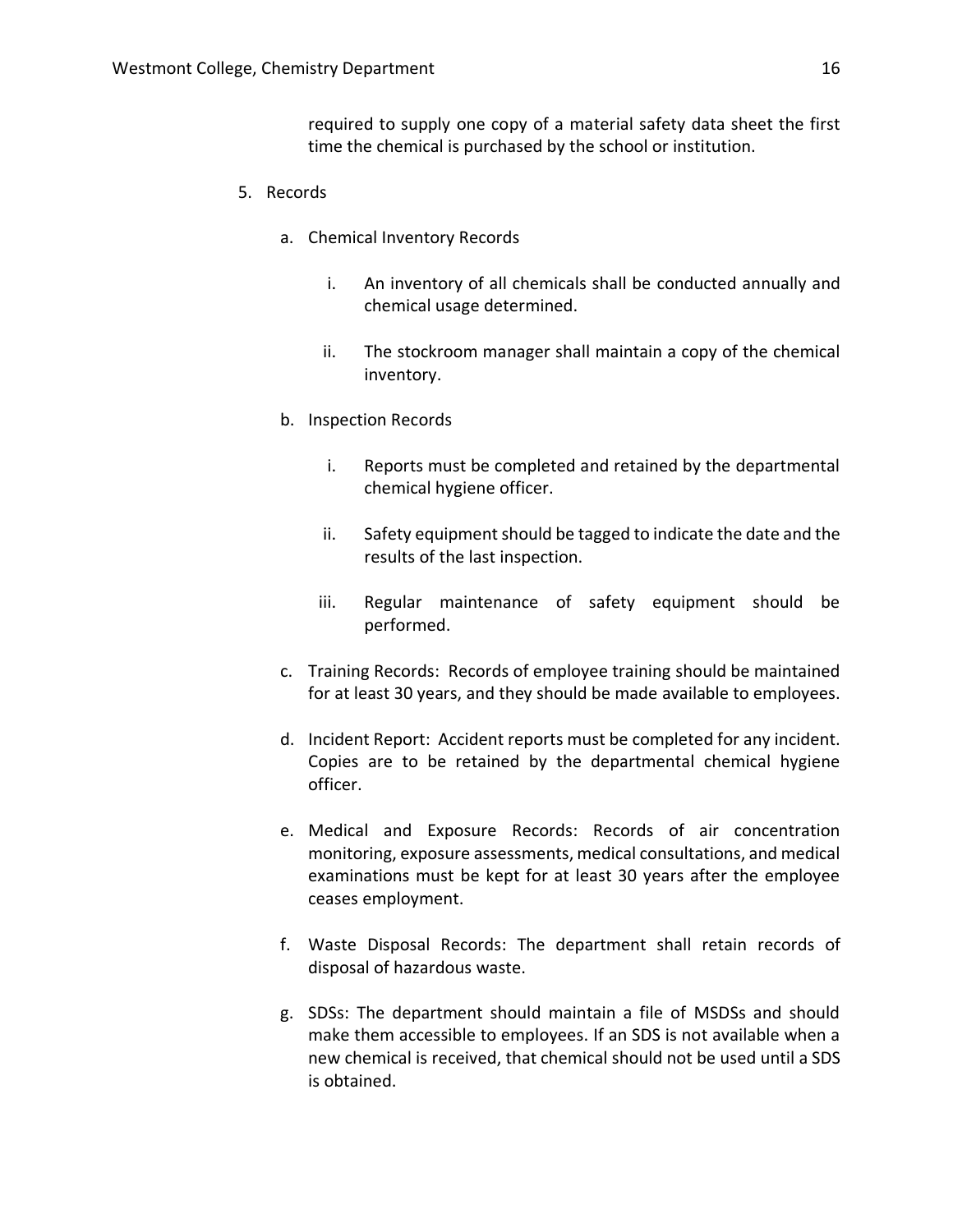h. The following substances are regulated by OSHA standards and require monitoring: lead, benzene, 1,2-dibromo-3-chloropropane, acrylonitrile, ethylene oxide, formaldehyde, asbestos, vinyl chloride, and inorganic arsenic.

#### **III. Safety / Emergency Facilities and Equipment**

- A. Equipment
	- 1. The department should ensure that adequate emergency equipment is available in the laboratory and inspected periodically to ensure that it is functioning properly. All employees should be properly trained in the use of each item.
	- 2. Emergency equipment items that should be available include: eyewash station, fire extinguisher of the appropriate type, safety shower, telephone for emergencies, fire blanket, and identification signs.
	- 3. Each laboratory should have a standard first aid kit.
	- 4. Multipurpose fire extinguishers should be available in the laboratory. A multipurpose, ABC, fire extinguisher, can be used on all fires EXCEPT for class D fires. Extinguishers should be visually checked monthly and inspected and tested annually.
	- 5. Every eye wash station will be capable of supplying a continuous flow of aerated, tepid, potable water to both eyes for at least 15 minutes. The valve should remain in the open position without the need to hold the valve. (ANSI Z358.1-1990)
	- 6. Safety showers should be capable of supplying a continuous flow of tepid potable water for at least 15 minutes. The shower should have a quick opening valve requiring manual closing. (ANSI Z358.1-1990)
	- 7. Eye wash stations and safety shower stations shall be located so they will be accessible within 10 seconds. (ANSI Z358.1-1998)
	- 8. Safety equipment will be tagged following an inspection, showing the date, inspector, and results.
	- 9. Laboratories in which hazardous substances are being used should have spill control kits tailored to deal with the potential risk associated with the materials being used. If there is no immediate danger to employees or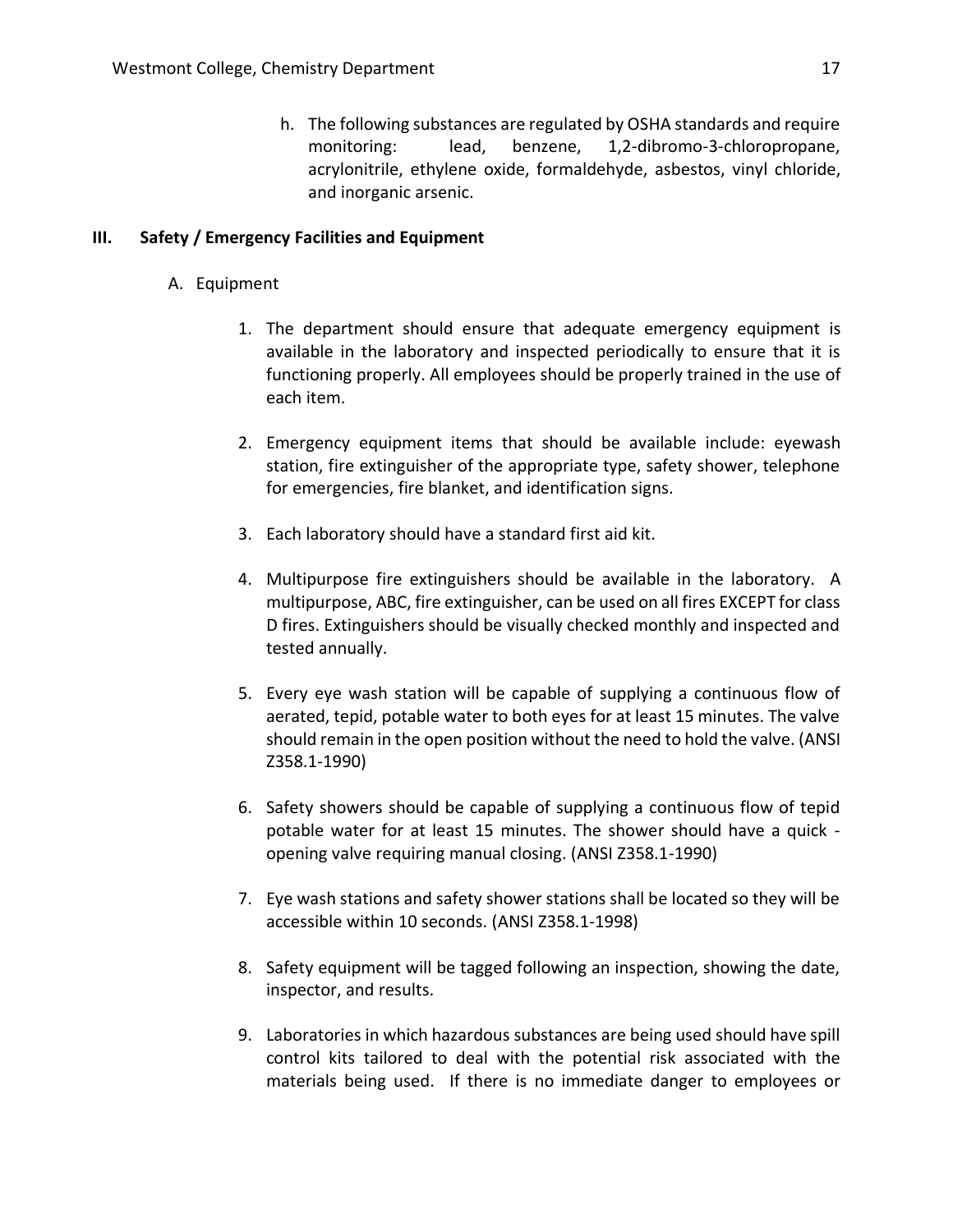students, containment should be accomplished by spill pillows, towels, rolls, inert absorbents, neutralizing agents, or other devices.

10. Each stockroom shall be equipped with a heat sensor and smoke alarm.

#### B. Facilities

- 1. Fume Hoods
	- a. Laboratory fume hoods are the most important components used to protect laboratory employees and students from exposure to hazardous chemicals and agents used in the laboratory. Functionally, a standard fume hood is a fire and chemical resistant enclosure with one opening (face) in the front with a movable window (sash) to allow user access into interior. Large volumes of air are drawn through the face and out the top to contain and remove contaminants from the laboratory.
	- b. Laboratory fume hoods are not meant for either storage or disposal of chemicals. If a hood must be used for storage, in order to provide adequate ventilation for flammable chemicals, for example, it must not be used for laboratory experiments or transfer of chemicals. In that event, it must be used only for storage.
	- c. Laboratory activities that may release airborne contaminants above the Permissible Exposure Limit (PEL) or Thresholds Limit Value (TLV) concentrations must be carried out in the fume hood. Also, if laboratory activities produce potentially hazardous vapors or gaseous substances, the laboratory activities should be conducted in the fume hood.
	- d. In most cases, the recommended face velocity is between 80 and 100 feet per minute {fpm).
	- e. Fume hoods should be positioned in the laboratory so that air currents do not draw fumes from the hood into the room.
	- f. The exhaust stack from a fume hood shall be in a vertical-up adjacent buildings to avoid reentry of the exhaust into the building. {ANSI/ AIHA Z9.5 - 1992)
	- g. Fume hoods or other local ventilation devices should be used when working with any appreciably volatile substance with a TLV of less than 50 ppm.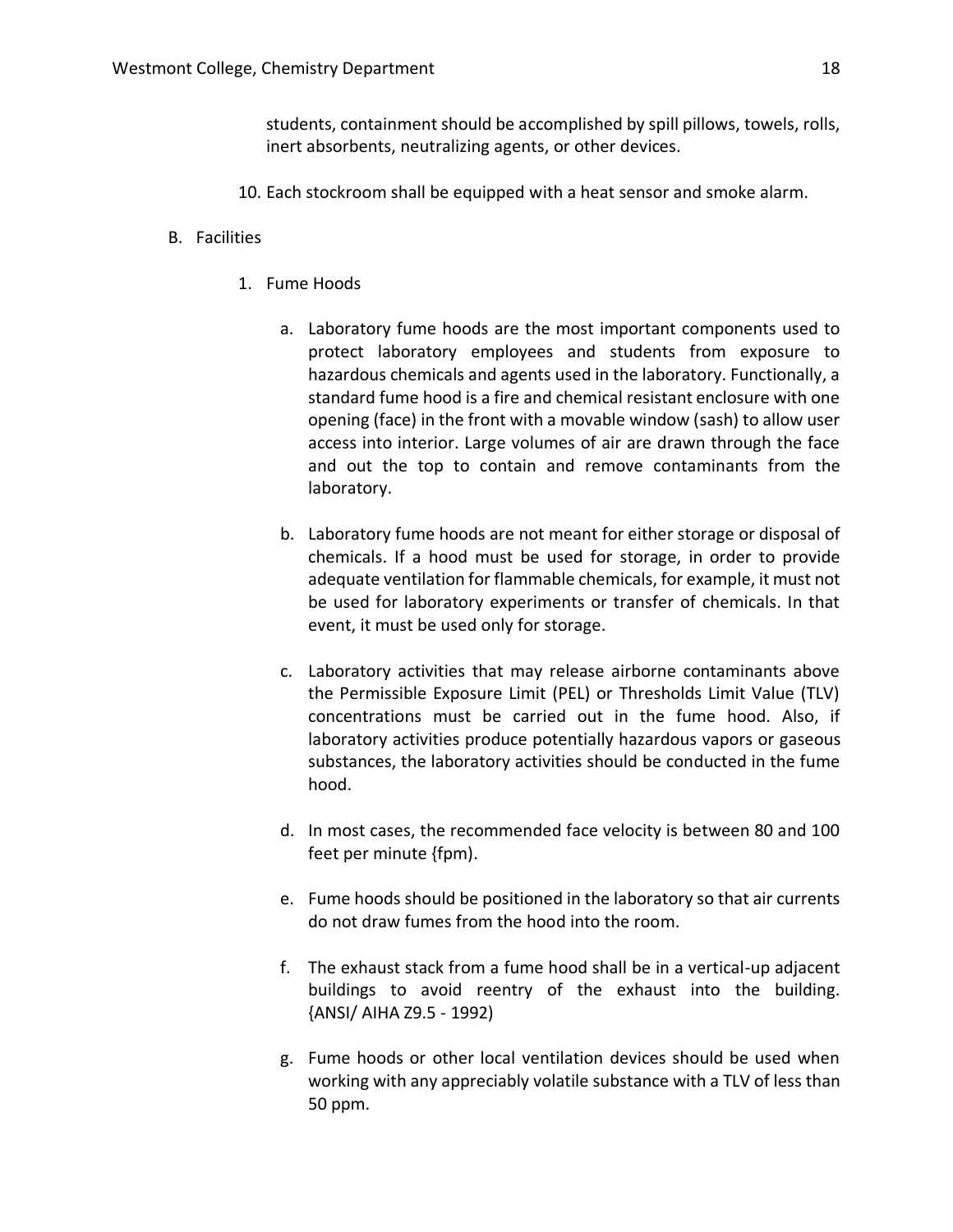- h. All fume hoods shall be inspected annually and certified by the stockroom manager. Any hood not passing inspection must be taken out of service immediately and not be used until such time as the hood has passed inspection. It is the responsibility of the employer to purchase the parts and replace the unit in a timely fashion so as not to endanger the health and well-being of the employee or place the facility at risk. (NH Chem. Hygiene Model)
- i. Fume hood air velocity should be tested annually.
- 2. Ventilation
	- a. General laboratory ventilation should not be relied on for protection from exposure to hazardous chemicals. A rate of 4 - 12 room air exchanges per hour should be the accepted standard when local exhaust systems, such as hoods, are used as the primary method of control.

Laboratory airflow should not be turbulent and should flow continuously throughout the laboratory.

- b. Any alteration of the ventilation system should be made only if thorough testing indicates that employee and student protection from airborne toxic substances will continue to be adequate.
- c. Exhaust from the fume hoods should be vented directly to the outside.
- 3. Flammable Storage
	- a. Chemicals with a flash point below 93.3 °C (200 °F) should be considered "fire hazard chemicals". Any chemical whose SDS or label states "Flammable" is in this category.
	- b. Fire hazard chemicals in excess of 500 mL should be stored in a flammable solvent storage area, safety cans, or in storage cabinets designed for flammable materials.
	- c. Flammable materials should be stored in a flammable liquid storage cabinet or other appropriate location. When transferring significant quantities of flammable liquids from one container to another, it is particularly important that they be properly grounded to prevent accidental ignition of flammable vapors and liquids from static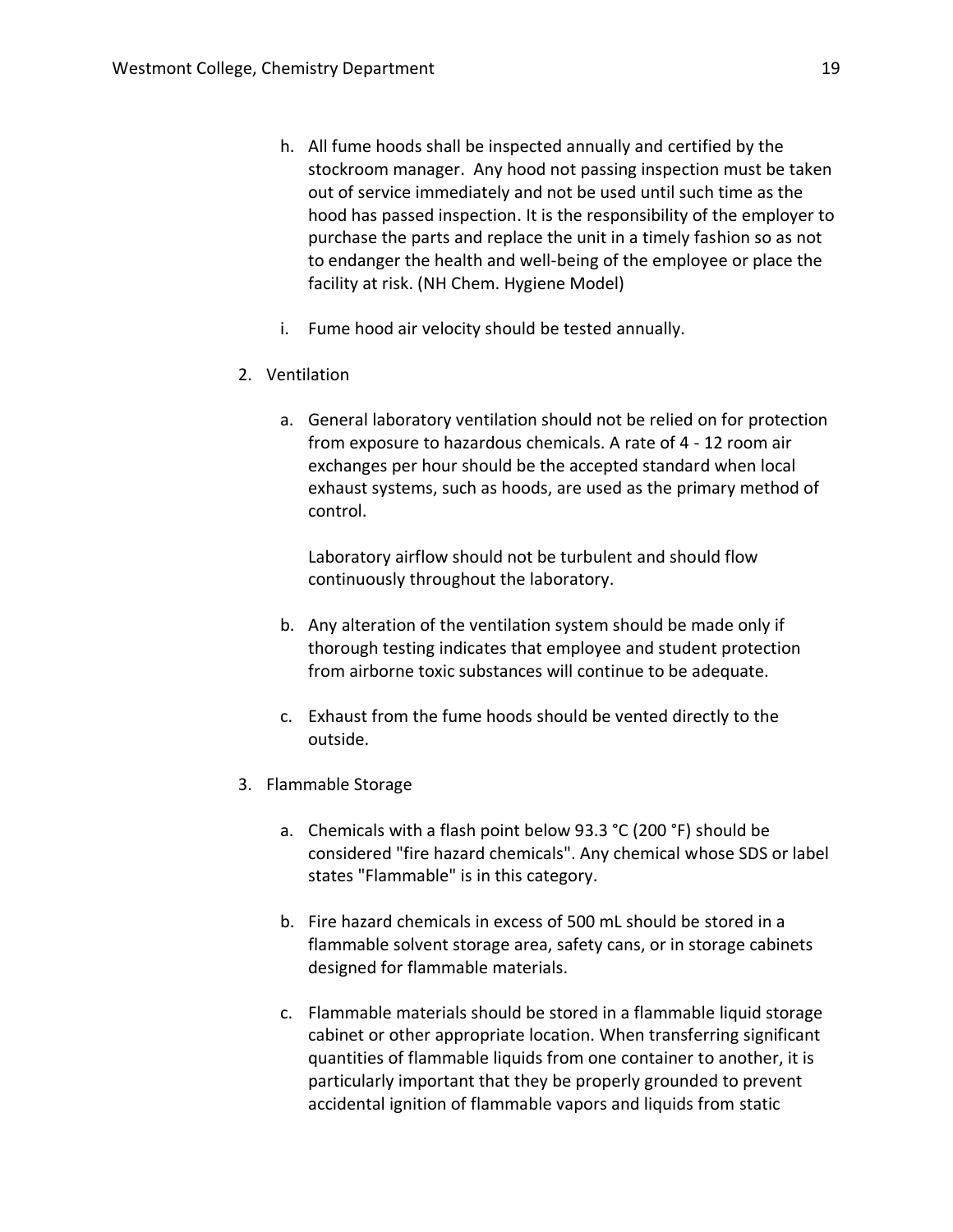electricity or other sources of ignition. Large quantities of flammable chemicals stored outside cabinets should be in flame- proof storage cans which conform to NFPA guidelines. NFPA 30, Flammable and Combustible Liquids code, and NFPA 45, Fire protection for Laboratories Using Chemicals, and/or the applicable local fire codes should be followed.

- 4. Electrical
	- a. All electrical outlets should have a grounding connection accommodating a three-prong plug.
	- b. All laboratories should have circuit breakers readily accessible. Employees should know how to cut-off electricity to the laboratory in case of emergency.
	- c. Laboratory lighting should be on a separate circuit from electrical outlets.
	- d. All electrical outlets should be checked for continuity after initial occupancy or whenever electrical maintenance or changes occur.
	- e. If electrical equipment shows evidence of undue heating, it should be immediately unplugged.
	- f. Install ground-fault circuit interrupters (GFCIs) as required by code to protect users from electrical shock, particularly if an electrical device is hand held during a laboratory operation.

### **IV. Training and Information**

- A. Training for Employees
	- 1. General
		- a. The employer shall provide employees with information and training to ensure that they are apprised of the hazards of chemicals present in their work area.
		- b. Such information shall be provided at the time of the employee's initial assignment to a work area where hazardous chemicals are present and prior to assignments involving to exposure situations. The frequency of refresher information and training shall be determined by the employer.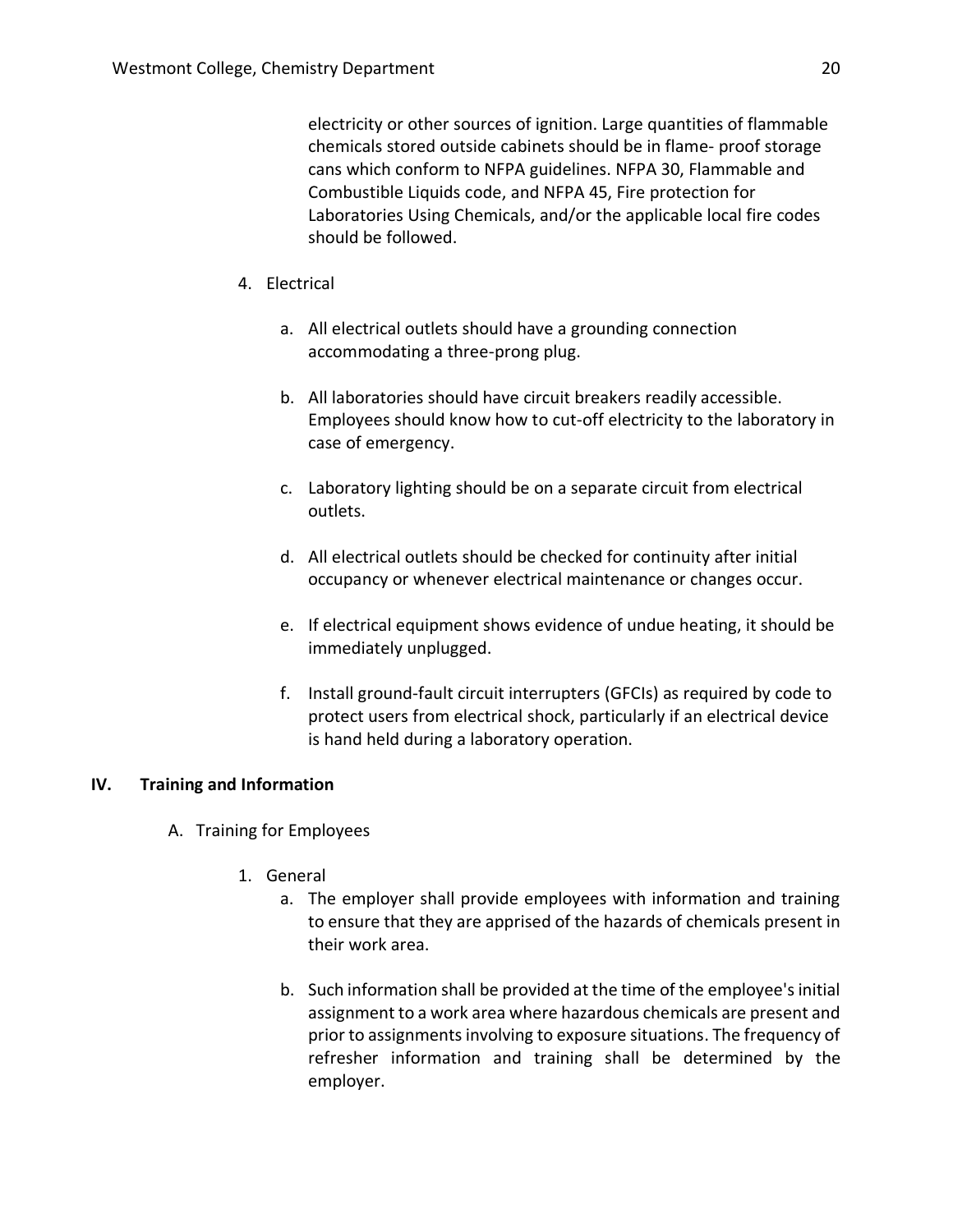- 2. The objective of the employee training and information program is to assure that all individuals at risk are adequately informed about: the physical and health hazards associated with hazardous chemicals present in the laboratory; the proper procedures to minimize risk of exposure; and the proper response to accidents.
- 3. The department shall provide training opportunities for all individuals at risk. These training opportunities should include information about the hazards of chemicals present in the laboratory and sources of information concerning hazards in the laboratory. In particular, the training program should cover the laboratory standard, safety data sheets, the chemical hygiene plan, and the responsibilities of the institution and the employee.
- 4. Employees should be trained on the potential chemical hazards in the employees' work areas and on appropriate sections of the chemical hygiene plan. This training should be provided to all employees who actually work in the laboratory as well as to other employees whose assignments may require that they enter a laboratory where exposure to hazardous chemicals might occur. Employees who are responsible for receiving and handling shipments of new chemicals or chemical wastes should also be informed of the potential hazards and appropriate protective measures for chemicals they may receive.
- 5. Laboratory employees should be trained on the applicable details of the chemical hygiene plan, including a review of the general rules of laboratory safety.
- 6. Employees should be trained in measures they may take to protect themselves from exposure to hazardous chemicals, including the location and proper use of protective equipment and emergency equipment. In addition, the training must also include a discussion of inventory procedures to be followed, proper storage and ordering rules, and department hazardous waste disposal procedures.
- 7. All laboratory employees will be trained to read and understand SDSs.
- B. Training for Students
	- 1. Instruction in laboratory safety shall be provided to all students involved in laboratory activities.
	- 2. The extent of student training should be based on their grade level, course of study, the laboratory facility, school policies, the chemical hygiene plan,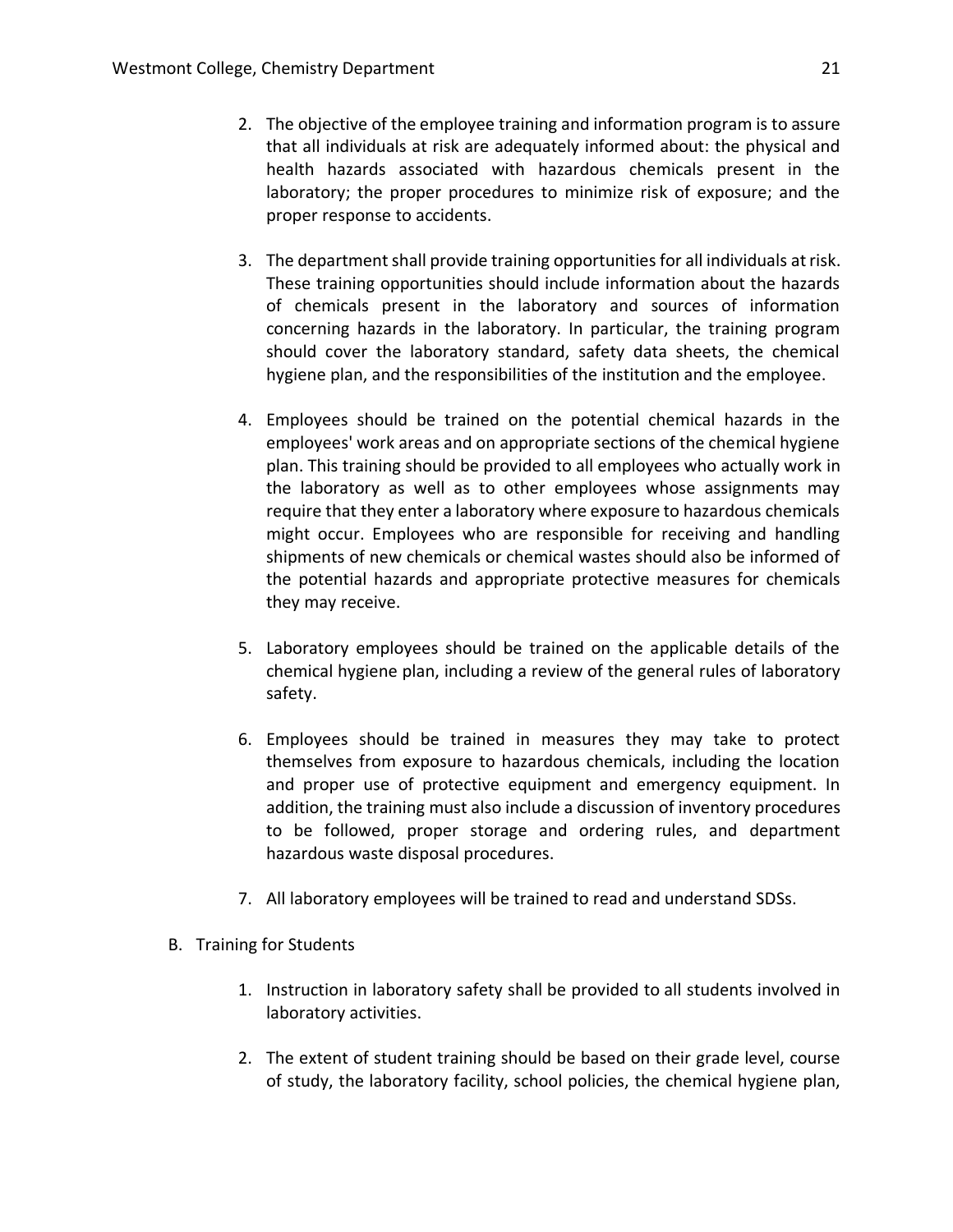and the level of chemical handling and potential exposure to hazardous chemicals.

- 3. Safety training should include the importance and the content of the label and of safety data sheets. As appropriate, the student should also be introduced to other sources of chemical safety information.
- 4. At the beginning of the school year and prior to laboratory activities, class time shall be devoted to safe laboratory practices and to the student safety agreement.
- C. Information
	- 1. Employees shall be informed of the content of the "Laboratory Standard", 29 CFR Part 1910.
	- 2. Employees shall be informed of the location and availability of the chemical hygiene plan.
	- 3. Employees shall be informed of the permissible exposure limits for OSHA regulated substances on site or recommended exposure limits for other hazardous chemicals on site where there is no applicable OSHA standard.
	- 4. Employees shall be informed of the location and availability of known reference material on the hazards, safe handling, storage and disposal of hazardous chemicals where there is no applicable OSHA standard.
	- 5. Employees shall be informed of the location of safety data sheets.
	- 6. Employees shall be informed of the location of personal protective equipment and of emergency equipment as outlined in the chemical hygiene plan.
	- 7. Employees shall be informed of the signs and symptoms associated with exposures to hazardous chemicals used in the laboratory. (Standard, KY)

### **V. Prior Approval**

A. Prior approval should be obtained from the chemical hygiene officer whenever a new laboratory experiment or test is to be carried out. This prior approval should also be sought for experiments that have not been performed recently or for which the potential for harm is present. The potential for harm may be affected by a change in the amounts of materials being used, the conditions under which the experiment is to be conducted, or the substitution, deletion, or addition of a chemical.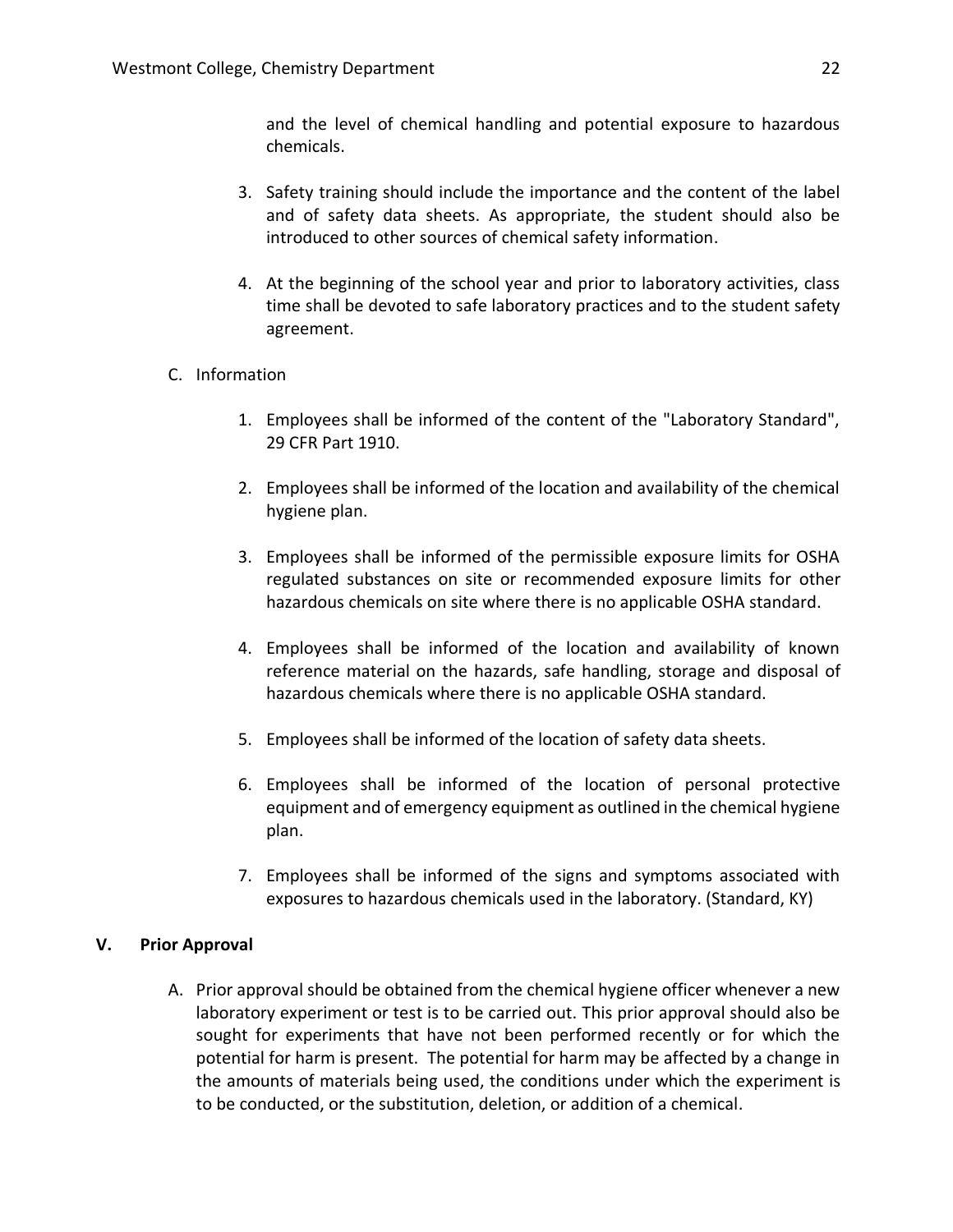- B. Prior approval before doing any procedure should be obtained where one or more of the following conditions exist:
	- 1. Potential for a rapid rise in temperature
	- 2. Potential for a rapid increase in pressure
	- 3. Use of a flammable solvent
	- 4. Potential for a chemical explosion
	- 5. Potential for spontaneous combustion
	- 6. Potential for the emission of toxic gasses that could produce concentrations in the air that exceed toxic limits.
	- 7. Change in a procedure, even if the change is quite small.
	- 8. Involves the use of highly toxic substances.
- C. Chemicals should not be distributed to other persons or to other areas of the school without the prior approval of the chemical hygiene officer. Chemicals should not be transferred to another location without the simultaneous transfer of a copy of the appropriate data safety sheet, nor should they be transferred without the person receiving the chemicals having had an appropriate training in their use, storage, and disposal.
- D. Donated chemicals should be accepted only after approval is obtained from the Departmental Chemical Hygiene Officer. It should be established that the donated chemical is in excellent condition, that an appropriate SDS is available, and that there is a specific use for the donated material.
- E. A list of acceptable reagents should be developed for use in the classroom. An employee who desires to use a substance that is not on the acceptable list must seek the permission of the chemical hygiene officer. The decision to use the chemical will be based on the best available knowledge of the hazards of the substance and the availability of proper handling facilities and equipment. The written request should include the following information.
	- 1. Use of the chemical is pedagogically sound.
	- 2. Use of the substance is an effective method to illustrate an important process, property, or concept.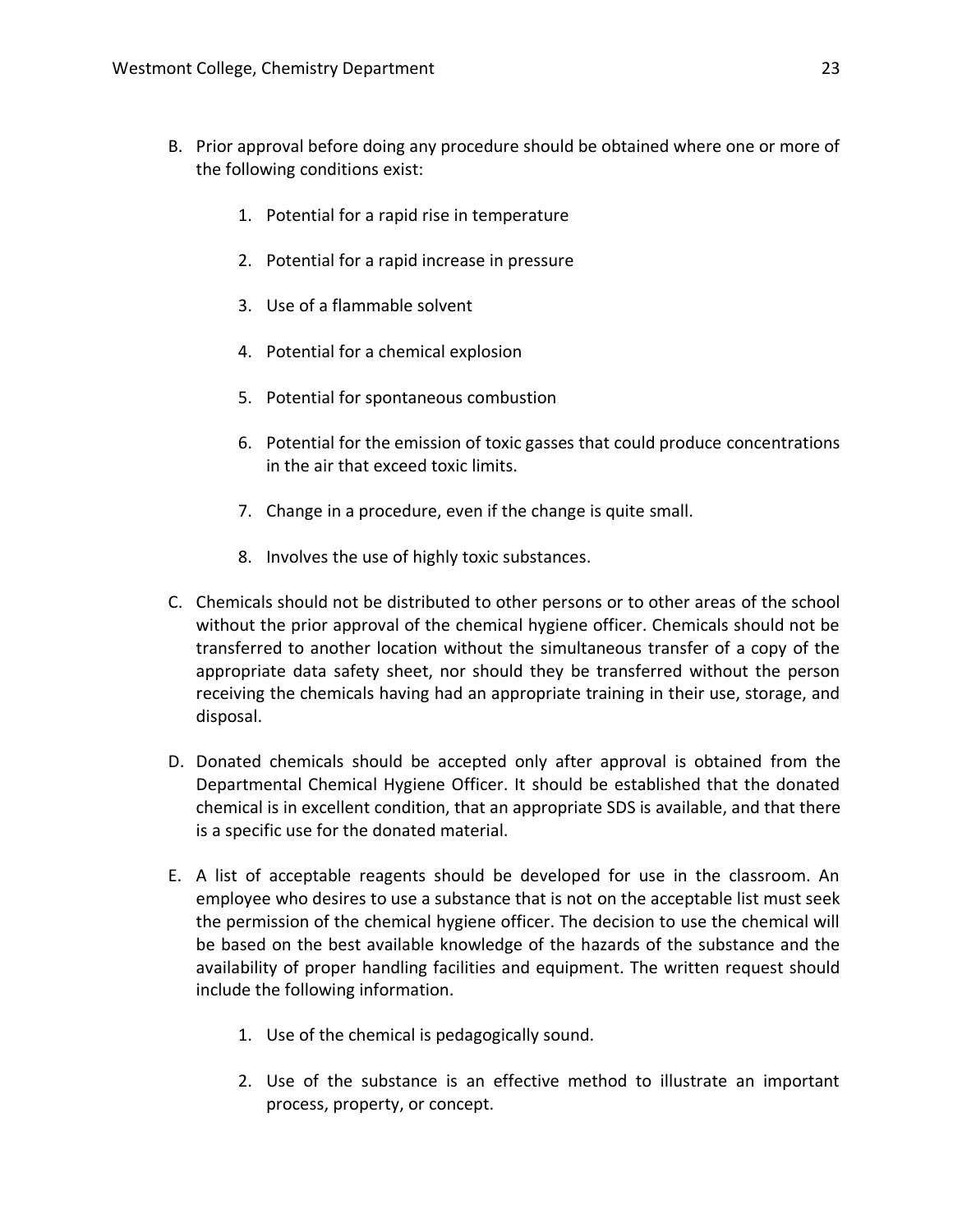- 3. Adequate safeguards are in place to assure proper use of the substance.
- 4. Exposure time of the employees and students to the substance.
- 5. Permissible exposure limit and threshold limit value of the substance
- F. Students shall only work in a laboratory or chemical storage area under the direct supervision of a science instructor.

#### **VI. Medical Consultation and Medical Examinations**

- A. School laboratory employees do not regularly handle significant quantities of materials that are acutely or chronically toxic. Therefore, regular medical surveillance is not justified.
- B. In the event that an employee is exposed to levels of a hazardous chemical exceeding the established PEL or TLV, or, should the employee exhibit signs or symptoms of such exposure, the employee shall be provided an opportunity to receive an appropriate medical examination.
- C. All medical examinations and consultations shall be performed by or under the direct supervision of a licensed physician and shall be provided without cost to the employee, without loss of pay, and at a reasonable time and place.
- D. The employer shall provide the following information to the physician conducting the examination.
	- 1. The identity of the hazardous chemical(s) to which the employee may have been exposed.
	- 2. A description of the conditions under which the exposure occurred, including quantitative exposure data if available.
	- 3. A description of the signs and symptoms of exposure that the employee is experiencing
	- 4. A copy of the SDSs for the chemicals(s) involved.
- E. A written opinion from the examining physician for any consultations or examinations performed under this standard should include:
	- 1. Any recommendation for further medical attention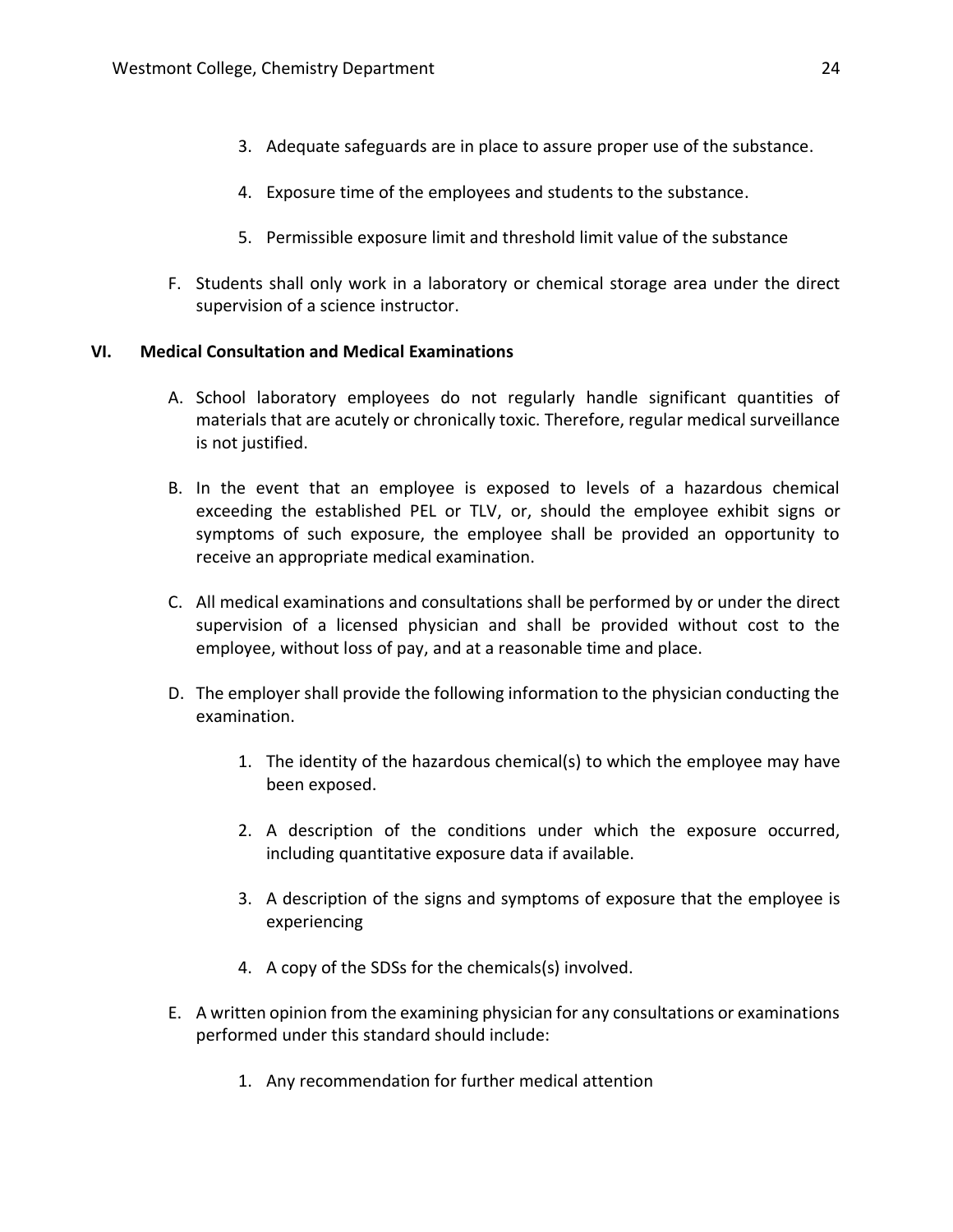- 2. The results of the medical examination and any associated tests
- 3. Any medical condition revealed during the examination which might compromise employee safety during, or as a result of, exposure to hazardous chemicals found in the workplace
- 4. A statement that the employee has been informed by the physician of the results of the consultation or examination and any medical condition that may require further examination or treatment.
- 5. A copy of the physician's report to be retained by the employer.
- 6. The written opinion from the physician should not reveal specific diagnoses unrelated to the occupational exposure.

### **VII. Responsibilities**

- A. Departmental Chair
	- 1. The departmental chair is responsible for chemical hygiene within their department and shall monitor compliance with the chemical hygiene plan. The chair should, with administrators, provide continuing support for institution wide chemical hygiene programs, including development and enforcement of the chemical hygiene plan.
	- 2. The departmental chair is responsible for enforcement of all federal, state, and local health, safety, and environmental regulations and policies, including the chemical hygiene plan, as applicable to their department.
- B. Chemical Hygiene Officer
	- 1. The Departmental Chemical Hygiene Officer is appointed by the chair.
	- 2. The Departmental Chemical Hygiene Officer should be qualified by training and experience to provide technical guidance in the development and implementation of the Chemical Hygiene Plan.
	- 3. The Departmental Chemical Hygiene Officer has the responsibility to:
		- a. Develop and implement the chemical hygiene plan and the safety plan for the department, including training, reporting, and other functions.
		- b. Work with faculty in the department to develop and implement the safety program.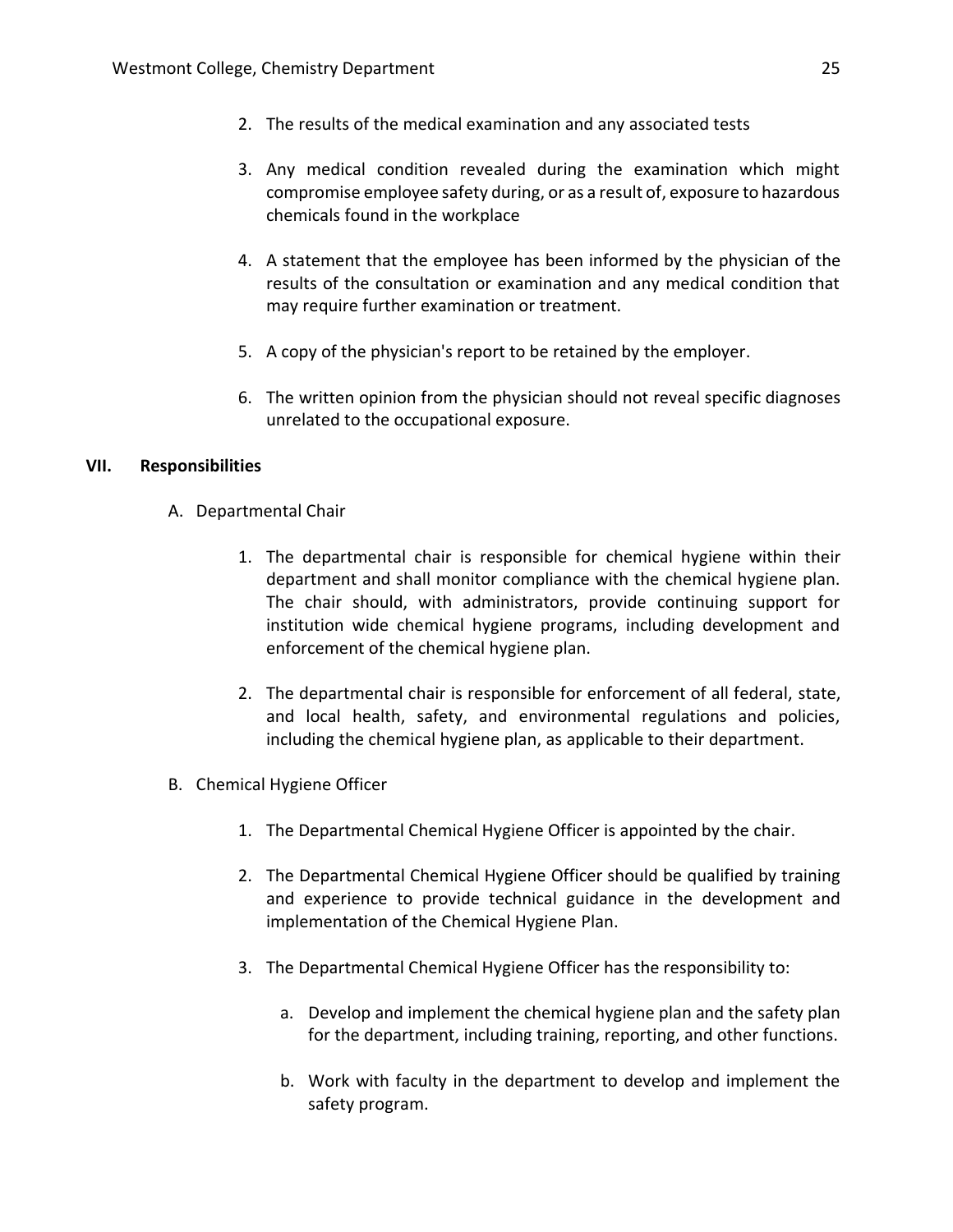- c. Assure that inspections in the laboratory are performed when appropriate and that records of inspections are maintained.
- d. Monitor the procurement, use, and disposal of chemicals used in the department's laboratory programs.
- e. Provide technical assistance to employees on the chemical hygiene plan.
- f. Assure that the chemical hygiene plan is reviewed annually and revised as needed, so that it is always in compliance with current legal requirements.
- g. Make decisions regarding requests to use chemicals identified as explosive, carcinogenic, mutagenic, highly toxic, or otherwise unsuitable for general school laboratories.
- h. Determine the need for personal equipment beyond that specified for general laboratory use.
- i. Implement appropriate training with regard to chemical hygiene for all department employees whose normal work locations include laboratory areas.
- j. Ensure that employees have received appropriate training.
- k. Ensure that employees have access to the chemical hygiene plan SDSs, and other suitable reference materials.
- C. Institutional Employees
	- 1. Institutional employees, who normally work in a laboratory, are responsible for:
		- a. Participating in training programs provided by the department.
		- b. Maintain an awareness of health and safety hazards.
		- c. Planning and conducting each operation in accordance with the department's chemical hygiene plan procedures.
		- d. Consulting reference materials, including SDSs, related to chemical safety where appropriate.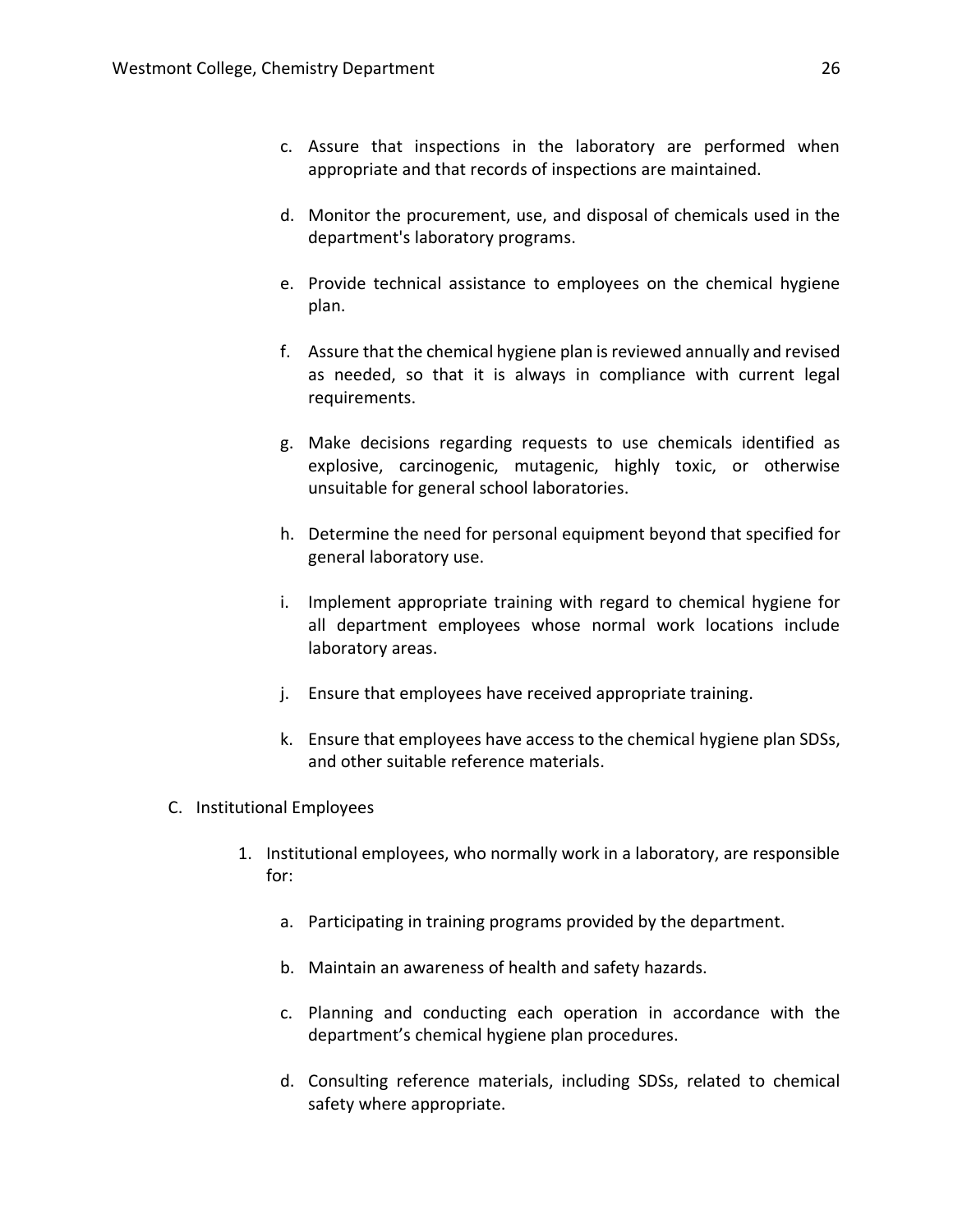- e. Using and modeling good personal chemical hygiene habits.
- f. Reporting accidents, injuries, unsafe practices, and unsafe conditions.
- D. Students

Students should practice good personal hygiene habits. They should report accidents and maintain an awareness of health and safety hazards. Students should conduct all activities according to the chemical hygiene plan procedures.

#### **VIII. Particularly Hazardous Substances (PHS)**

- A. General
	- 1. This section of our plan describes the specific and general control measures which are designed to reduce the exposure of instructors, aides, students, and other employees to especially hazardous substances. Employees should read and understand these practices before commencing a procedure using particularly hazardous substances.
	- 2. PHSs include highly toxic chemicals, reproductive toxins, and select carcinogens. In addition, our institution includes highly flammable chemicals, highly reactive chemicals, and highly corrosive chemicals.
	- 3. The use of these substances requires prior approval of the Departmental Chemical Hygiene Officer.
	- 4. PHSs shall be used in designated areas and in fume hoods.
	- 5. The use of PHSs shall require removal of contaminated waste and the decontamination of contaminated areas.
- B. Highly Toxic Chemicals
	- , 1. When a PEL or TLV value is less than 50 ppm or 100 mg/m3 the user should use it in an operating fume hood, glove box, vacuum line, or other device equipped with appropriate traps. f none is available, no work should be performed using the chemical.
	- 2. If a PEL, TLV, or comparable value is not available, the animal or human median inhalation lethal concentration information, LC 50, should be used as a guideline. f that value is less than 200 ppm or 2000 mg/m3 when administered continuously for one hour or less, then the chemical should be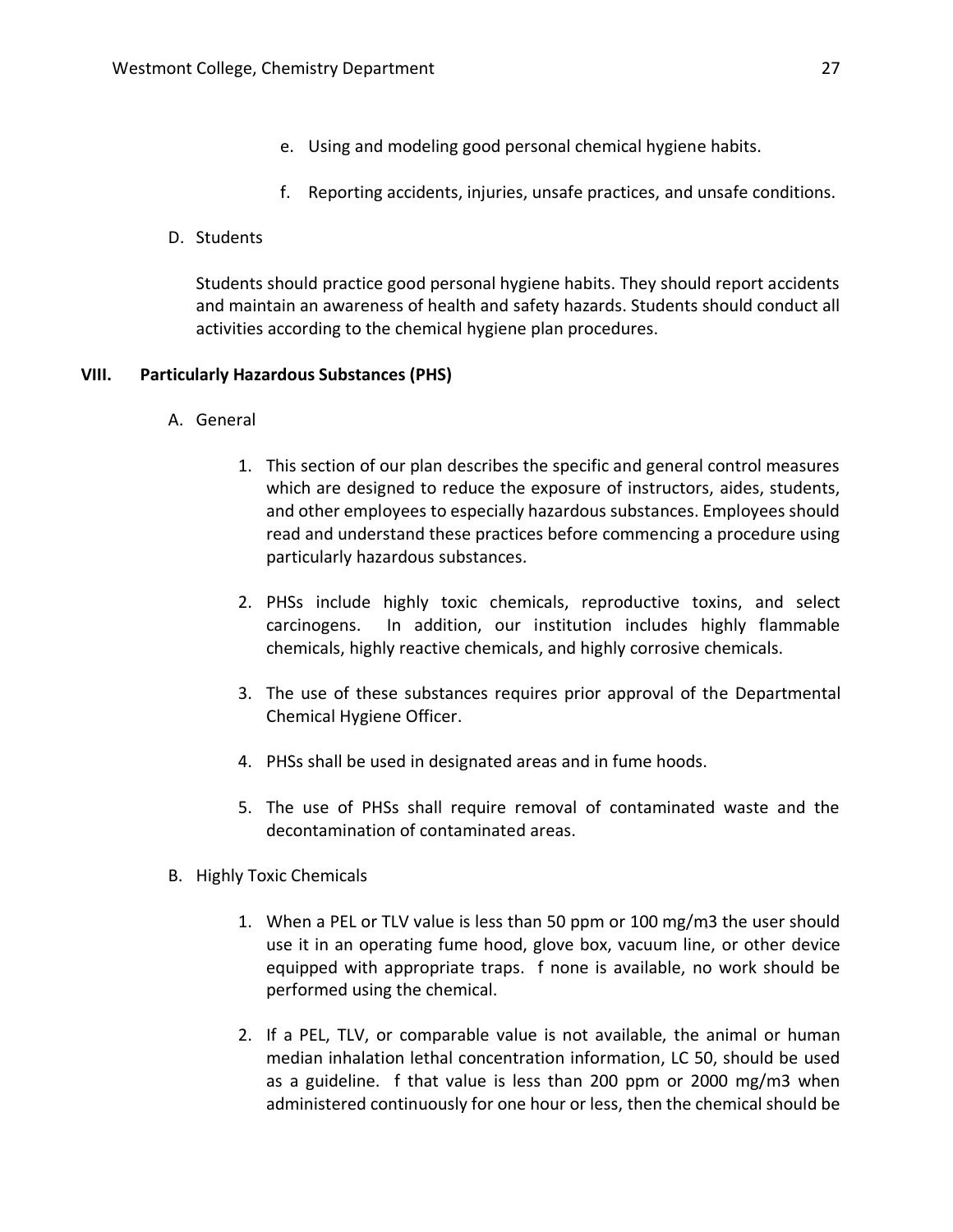used in an operating fume hood, glove box, vacuum line, or other device equipped with appropriate traps. If none are available, no work should be performed using that chemical.

- 3. Examples of highly toxic chemicals (acute or chronic) that were commonly used in the past are benzene, chloroform, formaldehyde, bromine, carbon disulfide, carbon tetrachloride , cyanide salts, and hydrofluoric acid.
- C. Highly Flammable Chemicals
	- 1. The department will define Class 1A liquids as highly flammable chemicals. Class 1A liquids have a flashpoint of less than 73 °C and a boiling point of less than 100 °C.
	- 2. Examples of highly flammable chemicals are diethyl ether, acetone, pentane, petroleum ether, acetaldehyde, and ligroins.
- D. Highly Reactive Chemicals
	- 1. Reactivity information may be given in the manufacturers' SDSs and on labels. The most complete and reliable reference on chemical reactivity is the current edition of *Bretherick's Handbook of Reactive Chemical Hazards.*
	- 2. A reactive chemical is one that:
		- a. Is described as such on the label, in the SDS, or by Bretherick.
		- b. Is ranked by the NFPA as 3 or 4 for reactivity.
		- c. Is identified by the Department of Transportation (DOT) as an oxidizer, an organic peroxide, or an explosive (Class A, B, or C).
		- d. Fits the Environmental Protection Agency definition of reactive in 40 CFR 261.23.
		- e. Is known or found to be reactive with other substances.
	- 3. Reactive chemicals should be handled with all proper safety precautions, including segregation in storage, and prohibition of mixing even small quantities with other chemicals without prior approval and appropriate personal protection and precautions.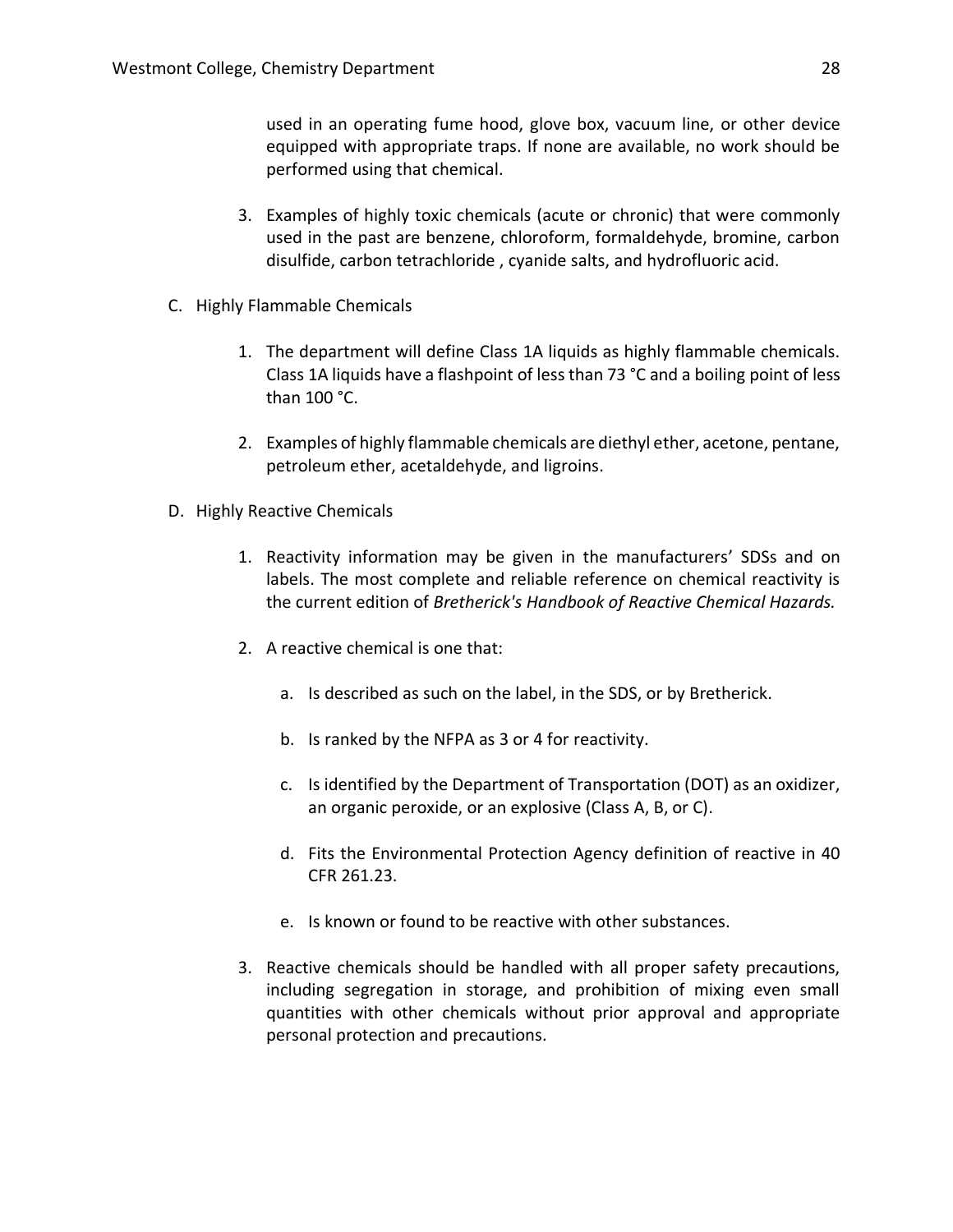- 4. Examples of commonly encountered highly reactive chemicals are ammonium dichromate, nitric acid, perchloric acid, hydrogen peroxide, and potassium chlorate, azides, organic nitrates, and acetylides. (ACS, Prudent)
- E. Highly Corrosive Chemicals and Contact Hazard Chemicals
	- 1. Corrosivity, allergen, and sensitizer information is provided in manufacturers' SDSs and on labels.
	- 2. A corrosive chemical is one that:
		- a. Fits the OSHA definition of corrosive in 29 CFR 1910. 1200
		- b. Fits the EPA definition of corrosive in 40 CFR 262.22 (has a pH greater than 12 or a pH less than 2.5)
		- c. Is known to be reactive to living tissue, causing visible destruction, or irreversible alterations of the tissue at the site of contact.
	- 3. A contact hazard chemical is an allergen or sensitizer that:
		- a. Is so identified or described in medical or industrial hygiene literature.
		- b. Is known to be an allergen or sensitizer.
	- 4. Corrosive and contact hazard chemicals will be handled with all proper safety precautions, including wearing safety goggles, using gloves tested for the absence of pinholes and known to be resistant to permeation or penetration by the chemical, and wearing a laboratory apron or laboratory coat.
	- 5. Examples of highly corrosive chemicals are hydrochloric, sulfuric, nitric, phosphoric, and perchloric acids (all acids in greater than 1 Molar concentration), and potassium hydroxide (either solid or in aqueous solution greater than 1 Molar concentration).
- F. Reproductive Toxins
	- 1. A reproductive toxin refers to chemicals which affect reproductive capabilities including chromosomal damage (mutations) and which effect fetuses (teratogenesis).
	- 2. A reproductive toxin is a compound that: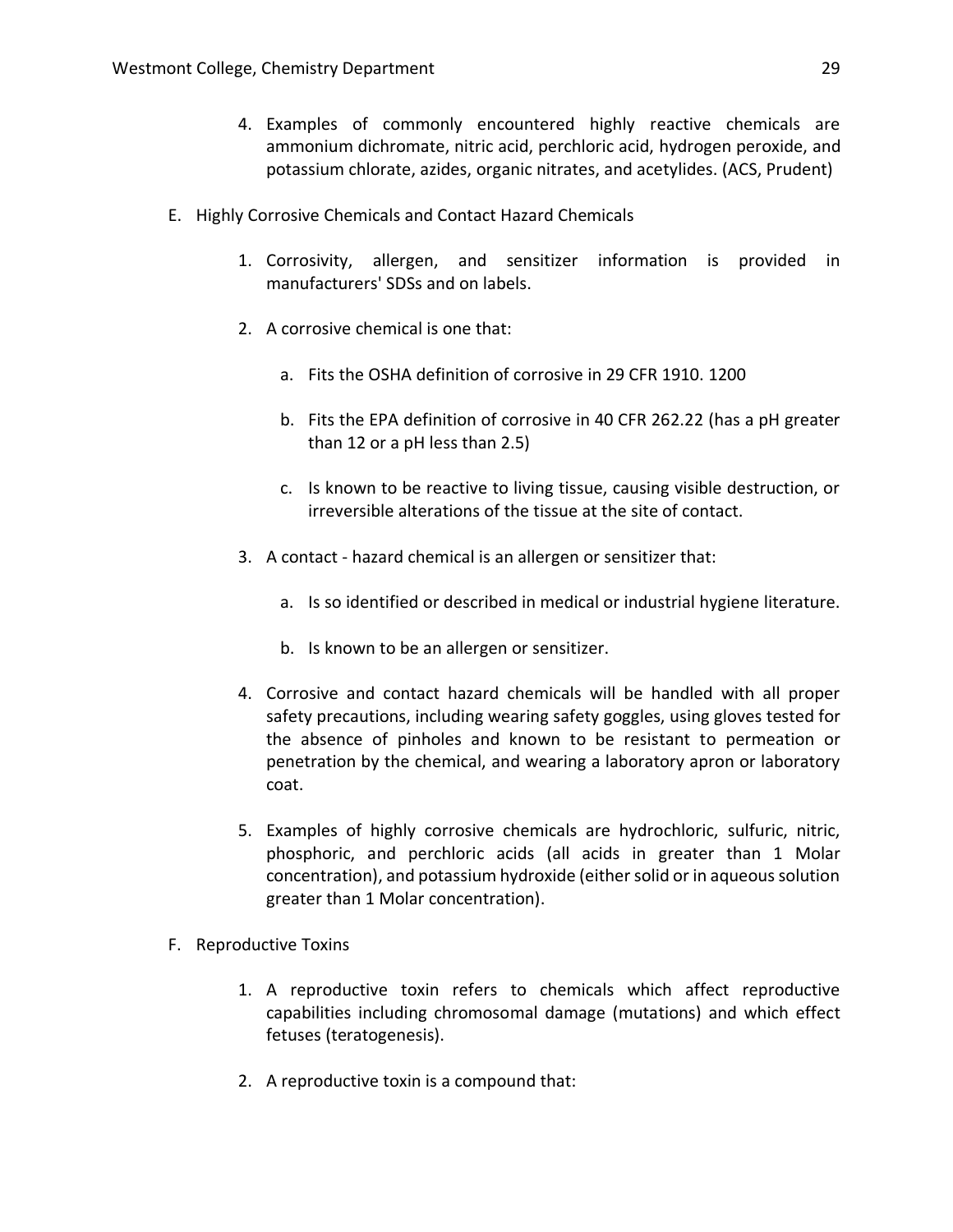- a. Is described as such in the applicable SDSs or label.
- b. Is identified as such by the Oak Ridge Toxicology Information Resource Center (TIRC), (615) 576-1746.
- 3. No reproductive toxins should be allowed in the chemistry department's laboratories without written authorization from the departmental chemical hygiene officer.
- 4. If such chemicals are used:
	- a. They should be handled only in a hood and when satisfactory performance of the hood has been confirmed.
	- b. Skin contact should be avoided by using gloves and wearing protective apparel.
	- c. Persons using such substances should always wash hands and arms immediately after working with these materials.
	- d. Unbreakable containers of these substances should be stored in a wellventilated area and will be labeled properly.
- 5. Examples of reproductive toxins are organomercurial compounds and ethidium bromide, carbon disulfide, xylene, toluene, benzene, mercury, lead compounds, ethyl ethers, vinyl chloride.
- G. Select Carcinogens
	- 1. Select carcinogen means any substance which meets one of the following criteria:
		- a. It is regulated by OSHA as a carcinogen.
		- b. It is listed under the category, "known to be carcinogens," in the National Toxicology Program (NTP) Annual Reports on Carcinogens.
		- c. It is listed under Group 1 "carcinogenic to humans" by the International Agency for Research on Cancer Monograms (ARC).
		- d. It is listed in either Group 2A or 2B by ARC or under the category "reasonably anticipated to be carcinogens" and causes statistically significant tumor incident in experimental animals under set criteria of exposure.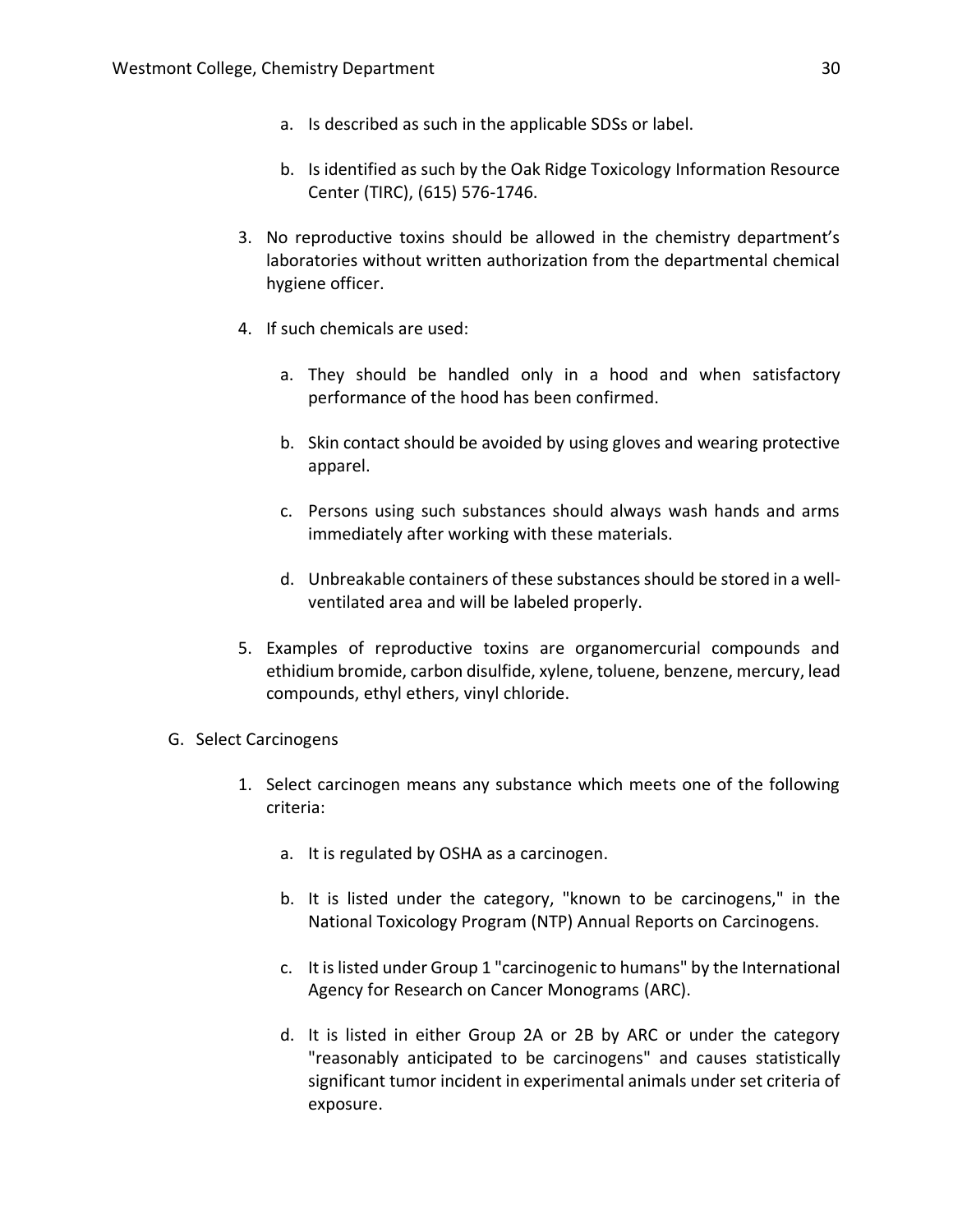- 2. All work with these substances should be conducted in a designated area, such as a fume hood, glove box, or a portion of a laboratory designated for use of chronically toxic substances. Such a designated area should be clearly marked with warning and restricted access signs.
- 3. Any procedure that may result in a generation of aerosols or vapors should be performed in a hood whose performance is known to be satisfactory.
- 4. Skin contact should be avoided by using gloves and other protective apparel as appropriate. Any protective clothing should be removed before leaving the designated area and placed in a labeled container. Hands, arms, and neck should be washed after working with these materials.
- 5. Select carcinogens should be stored in unbreakable containers in a ventilated area with controlled access. All containers should be labeled with the identity and hazard of the substance. Immediately upon completion of the project, all unused reproductive toxin should be disposed of following standard hazardous waste disposal procedures.
- 6. Examples of select carcinogens are benzene, nickel metal dust, vinyl chloride, and formaldehyde.

# **BIBLIOGRAPHY**

### **I. REFERENCES**

*A Model Chemical Hygiene Plan for High Schools,* American Chemical Society, Washington, DC, 1995. (ACS)

*Chemical Hygiene Plan,* Kentucky Department of Education: Frankfort, KY, 1990. (KY)

Hall, Stephen K., *Chemical Safety in the laboratory,* Lewis Publishers, Boca Raton, FL, 1994. Kaufman, James, Personal Communication, Laboratory Safety Institute, Natick, MA, October 1999 - March 2000. (JK)

Kaufman, James A., *Laboratory Safety Guidelines,* Laboratory Safety Institute, Natick, MA,1999. (JK)

*Maryland Science Safety Manual K - 12,* Maryland Science Supervisors Association, Maryland State Department of Education, 1999 (DRAFT).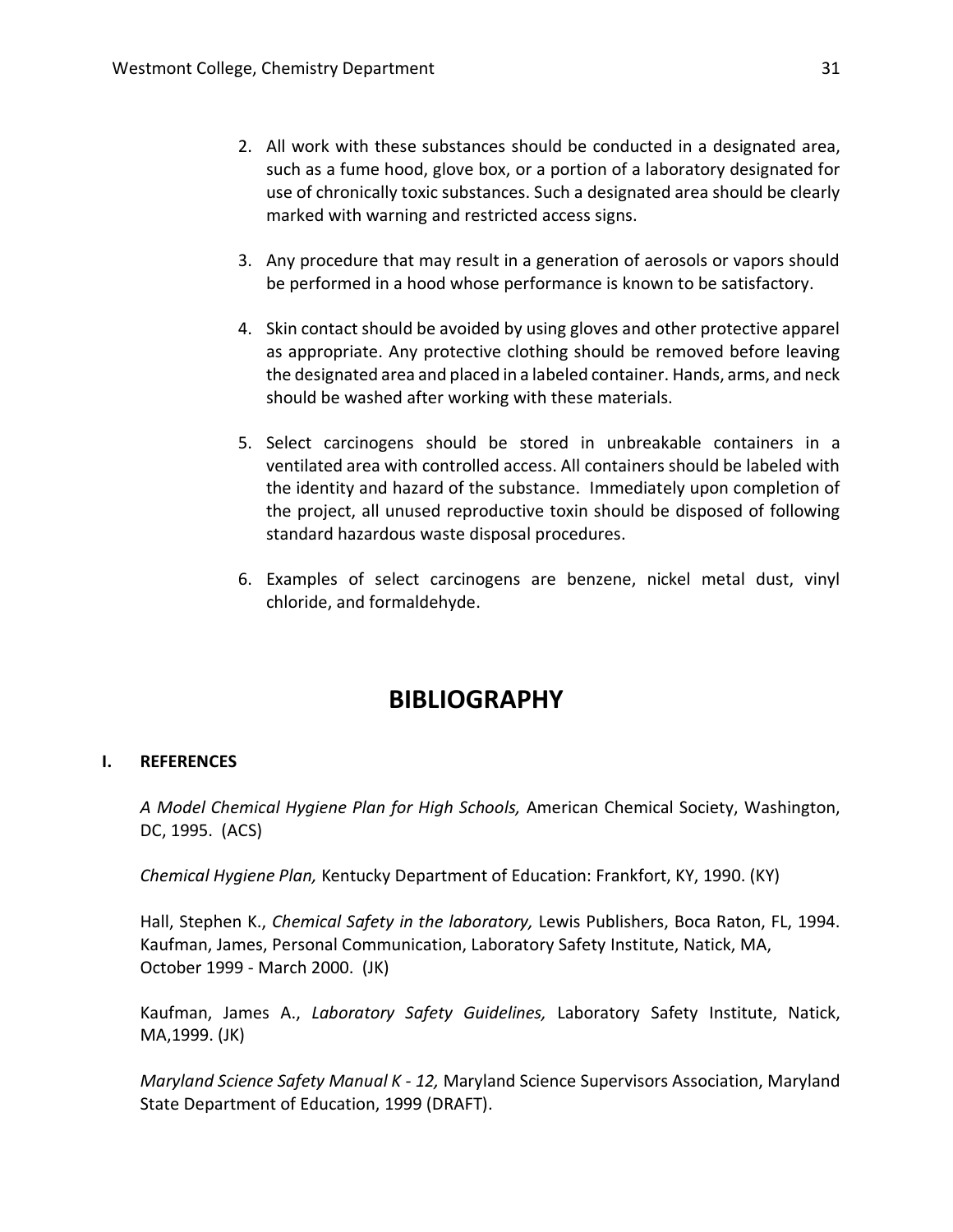Mercier, Paul, *Laboratory Safety Pocket Handbook,* Genium Publishing, Schenectady, NY, 1996.

*NFPA Standard 30, Flammable and Combustible liquids Code,* National Fire Protection Association, Quincy, MA,1996. (NFPA 30)

*NFPA Standard 45, Fire Protection for laboratories Using Chemicals,* National Fire Protection Association, Quincy, MA, 1991. (NFPA 45)

*Occupational Exposure to Hazardous Chemicals in laboratories,* Department of Labor, Occupational Safety and Health Administration, 29 CFR Part 1910. 1450, *Federal Register,*  Washington, DC, January 31, 1990. (Standard)

*Prudent Practices in the laboratory, Handling and Disposal of Chemicals,* National Research Council, National Academy Press: Washington, DC,1995. (Prudent)

*Safety in Academic Chemistry laboratories,* 6th ed., American Chemical Society, Washington, DC, 1995. (ACS)

*Science Safety Handbook for California Public Schools,* California Department of Education, Sacramento, CA, 1999. (CA)

*State of New Hampshire's Hazardous Waste Rules,* New Hampshire Department of Environmental Services, Concord, NH,1994. (NH)

*Student laboratory Safety Agreement,* Exeter High School Science Department, Exeter, NH, 2000. (EHS)

### **II. ADDITIONAL SOURCES**

*American National Standard for laboratory Ventilation, Z-9.5,* American Industrial Hygiene Association, Fairfax, VA, 1993.

*Chemical Storage Guidelines,* New York State Department of Education, Albany, NY,1999.

*Fire Protection Guide to Hazardous Materials,* National Fire Protection Association, Quincy, MA, 1997.

*Flinn Chemical & Biological Catalog Reference Manual 2000,* Flinn Scientific nc., Batavia, L, 2000.

Furr, Keith A., *CRC Handbook of laboratory Safety, 4th ed,* CRC Press: Boca Raton, FL,1995.